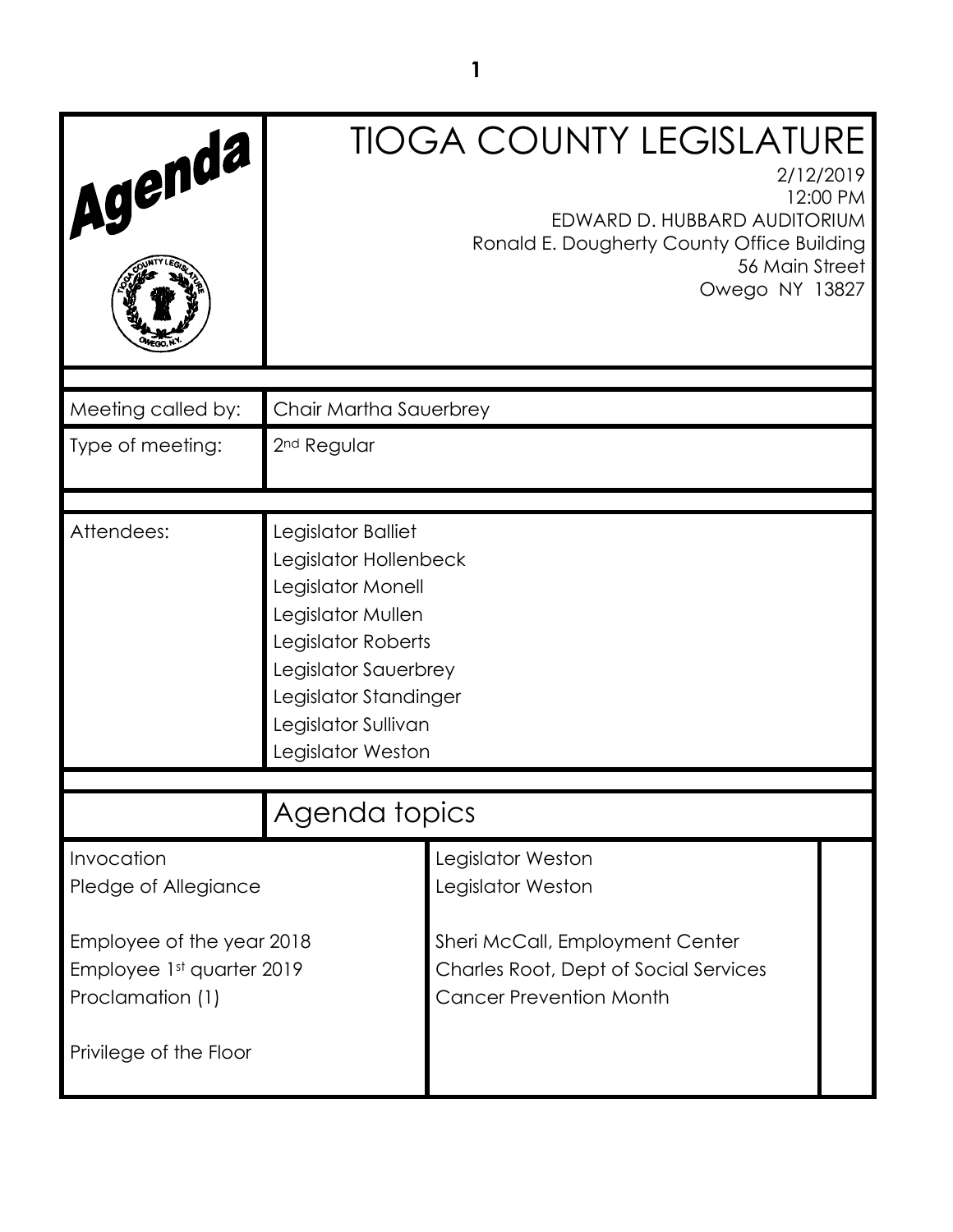| Approval of Minutes                            |                                               | January 2, 15 and 24, 2019                                                                                                                                                                                                                                                                                                                                                                                   |  |
|------------------------------------------------|-----------------------------------------------|--------------------------------------------------------------------------------------------------------------------------------------------------------------------------------------------------------------------------------------------------------------------------------------------------------------------------------------------------------------------------------------------------------------|--|
|                                                |                                               |                                                                                                                                                                                                                                                                                                                                                                                                              |  |
| <b>Petitions, Communications &amp; Notices</b> |                                               |                                                                                                                                                                                                                                                                                                                                                                                                              |  |
| Appointments/Reappointments                    |                                               |                                                                                                                                                                                                                                                                                                                                                                                                              |  |
| <b>Reports Standing Committees</b>             |                                               |                                                                                                                                                                                                                                                                                                                                                                                                              |  |
| <b>RESOLUTIONS:</b>                            | Services<br>2019                              | 1. Appropriation of Funds Interoperable Communications<br>Formula Grant 2018 and Amend 2019 Budget Emergency<br>2. Reestablish Prior Year 2018 Preventive Bridge Program for<br>3. Establish a Trust Account for Tioga County Suicide Prevention<br><b>Community Coalition Mental Hygiene</b><br>4. Amend Budget & Appropriate Funds Public Health<br>5. Amend Budget and Appropriate Bond Reserve Funds for |  |
|                                                | <b>Bridge Projects</b>                        |                                                                                                                                                                                                                                                                                                                                                                                                              |  |
|                                                | Spencer                                       | 6. Amend Resolution No. 33-19 Erroneous Assessment Town of                                                                                                                                                                                                                                                                                                                                                   |  |
|                                                |                                               | 7. Erroneous Assessment Town of Spencer                                                                                                                                                                                                                                                                                                                                                                      |  |
|                                                |                                               | 8. Erroneous Assessment Town of Newark Valley                                                                                                                                                                                                                                                                                                                                                                |  |
|                                                | 9. Erroneous Assessment Town of Newark Valley |                                                                                                                                                                                                                                                                                                                                                                                                              |  |
|                                                |                                               | 10. Erroneous Assessment Town of Newark Valley                                                                                                                                                                                                                                                                                                                                                               |  |
|                                                |                                               | 11. Erroneous Assessment Town of Newark Valley                                                                                                                                                                                                                                                                                                                                                               |  |
|                                                |                                               | 12. Authorizing the Implementation and Funding in the first<br>instance 100% of the Federal-Aid and State "Marchiselli"<br>Program-Aid eligible costs of a Transportation Federal-Aid<br>Project and Appropriating Funds                                                                                                                                                                                     |  |
|                                                |                                               | 13. Authorize Tioga County Sustainability Manager to apply for<br>state assistance from the State's electronic waste and<br>household hazardous waste grant assistance program                                                                                                                                                                                                                               |  |
|                                                | <b>Board</b>                                  | 14. Appoint Members Alternatives to Incarceration Advisory                                                                                                                                                                                                                                                                                                                                                   |  |
|                                                |                                               | 15. Appoint Member to the Tioga County Property Development<br>Corporation Board                                                                                                                                                                                                                                                                                                                             |  |
|                                                |                                               | 16. Appoint Member to the Tioga County Property Development<br>Corporation Board                                                                                                                                                                                                                                                                                                                             |  |
|                                                |                                               | 17. Appoint New Youth Board Members Term Youth Bureau                                                                                                                                                                                                                                                                                                                                                        |  |
|                                                | <b>Board</b>                                  | 18. Resolution Appointing New Member to Community Services                                                                                                                                                                                                                                                                                                                                                   |  |
|                                                | <b>Board</b>                                  | 19. Resolution Appointing New Member to Community Services                                                                                                                                                                                                                                                                                                                                                   |  |
|                                                |                                               | 20. Resolution Reappointing Member to Community Services                                                                                                                                                                                                                                                                                                                                                     |  |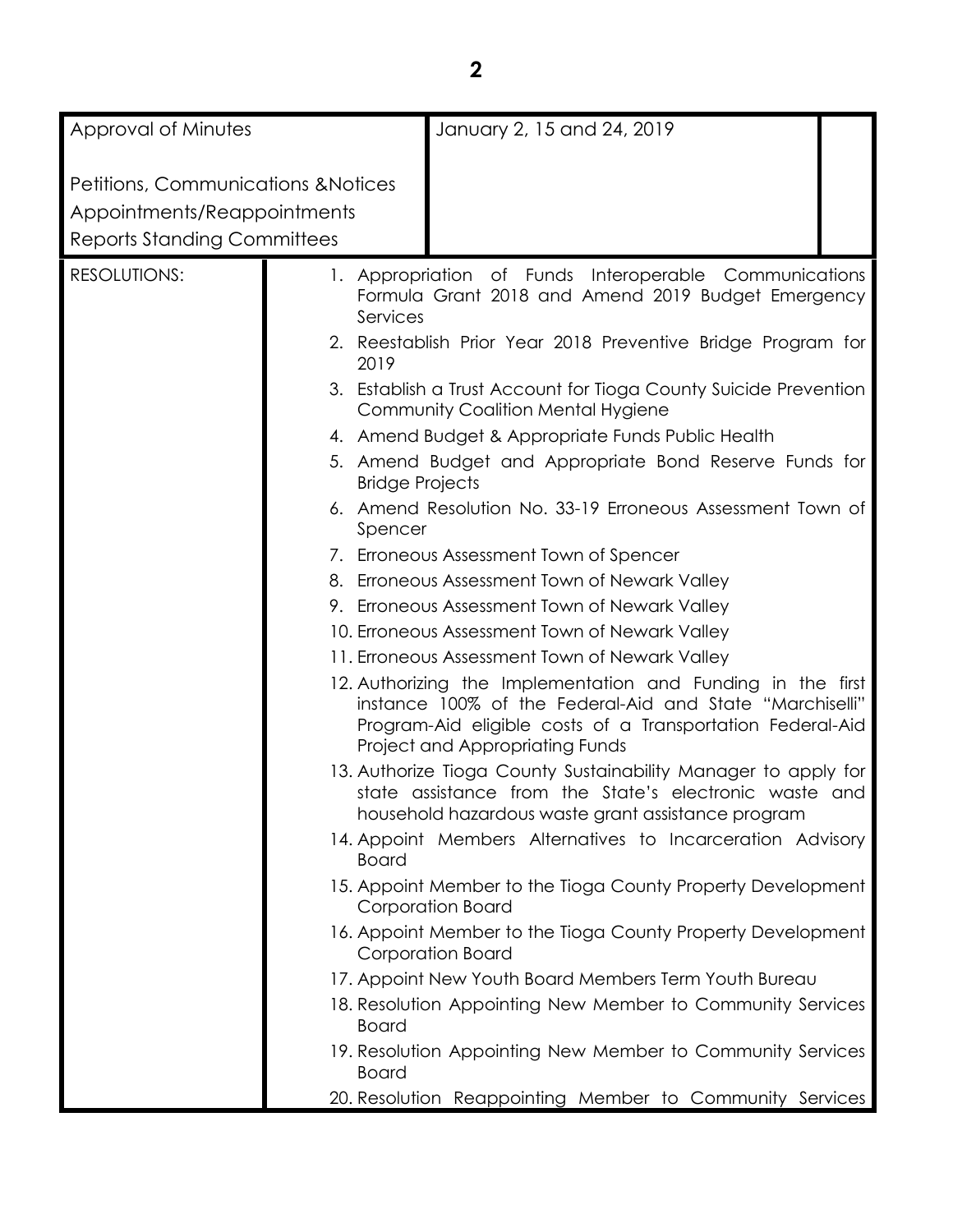| <b>Board</b>                                                                                                                                                                                                                                        |
|-----------------------------------------------------------------------------------------------------------------------------------------------------------------------------------------------------------------------------------------------------|
| 21. Reappoint Member to the Tioga County Local Development<br>Corporation (TCLDC)                                                                                                                                                                   |
| 22. Reappoint Member to the Tioga County Local Development<br>Corporation (TCLDC)                                                                                                                                                                   |
| 23. Reappoint Member to the Tioga County Local Development<br>Corporation (TCLDC)                                                                                                                                                                   |
| 24. Set Public Hearing for 2019 Annual Agricultural District<br><b>Inclusions</b>                                                                                                                                                                   |
| 25. Resolution to Approve a Sole Source Contract and<br>Maintenance Agreement between the Tioga<br>County<br>Probation Department and Automon LLC to<br>provide<br>software and maintenance of the Caseload Explorer Product                        |
| 26. Apply for Indigent Legal Services Grant                                                                                                                                                                                                         |
| 27. Amend Employee Handbook Add New Policy to Section III<br>Financial Rules Subsection m. entitled Tioga County Fund<br><b>Balance Policy</b>                                                                                                      |
| 28. Deferred Compensation Extension Agreement                                                                                                                                                                                                       |
| 29. LOCAL LAW TO BE INTRODUCED - A Local Law establishing<br>the salary for the Offices of County Clerk and County Sheriff<br>for the four year term of office commencing January 1, 2020<br>and continuing through and including December 31, 2023 |
| 30. Schedule Public Hearing Local Law Introductory No. A of<br>2019                                                                                                                                                                                 |
| 31. Authorize Position Reclassification and Appointment Public<br>Defender                                                                                                                                                                          |
| 32. Reappointment of County Historian                                                                                                                                                                                                               |
| 33. Abolish Vacant full time Social Welfare Examined and Create<br>full time Community Services Worker Social Services                                                                                                                              |
| 34. Abolish/Create Position (Mental Hygiene)                                                                                                                                                                                                        |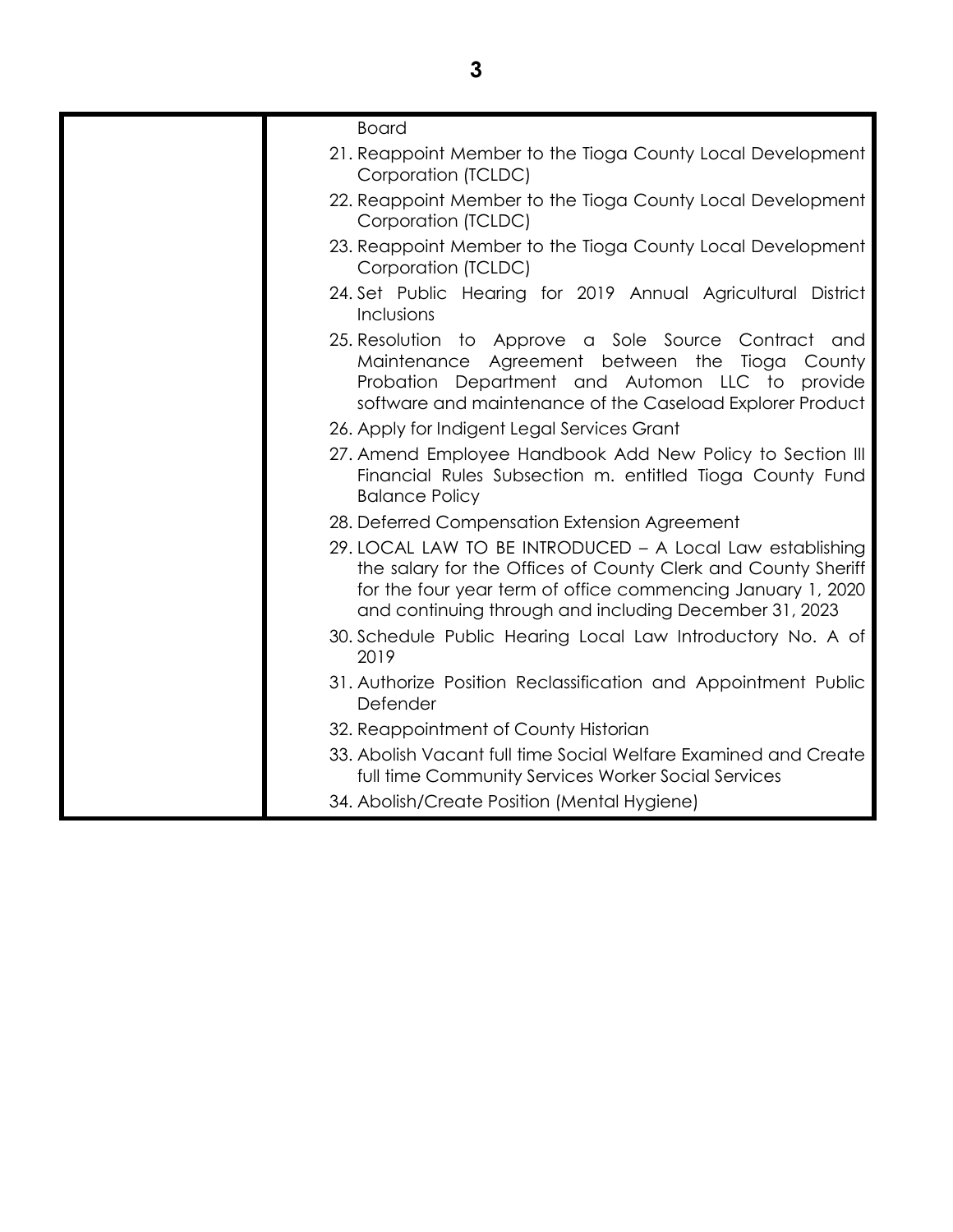#### County of Tioga EXECUTIVE PROCLAMATION

WHEREAS: Cancer is the second leading cause of death in Tioga County; and

WHEREAS: The leading types of cancer deaths in the county are lung, prostate, breast, and colorectal cancer; and

WHEREAS: Individuals can decrease their risk for developing these types of cancer by staying at a healthy weight, exercising regularly, eating a balanced diet, avoiding tobacco and limiting alcohol intake; and

WHEREAS: Getting regular screening tests for cancer can detect certain types of cancer in earlier stages before they have grown or spread; and

WHEREAS: Tioga County Public Health will be working with local schools, businesses, and community partners through the five year Community Cancer Prevention in Action Grant geared toward cancer prevention efforts; and

WHEREAS: Continued education can help individuals know the early signs and symptoms of certain types of cancer and accessible locations for screenings can help increase the number of individuals who are getting regular cancer screenings, therefore

THE TIOGA COUNTY LEGISLATURE does hereby Proclaim and designate the month of February 2019 as:

CANCER PREVENTION MONTH IN TIOGA COUNTY

and encourages Tioga County residents to live a healthy lifestyle and to speak with their primary care physician about the recommended cancer screenings that they should receive.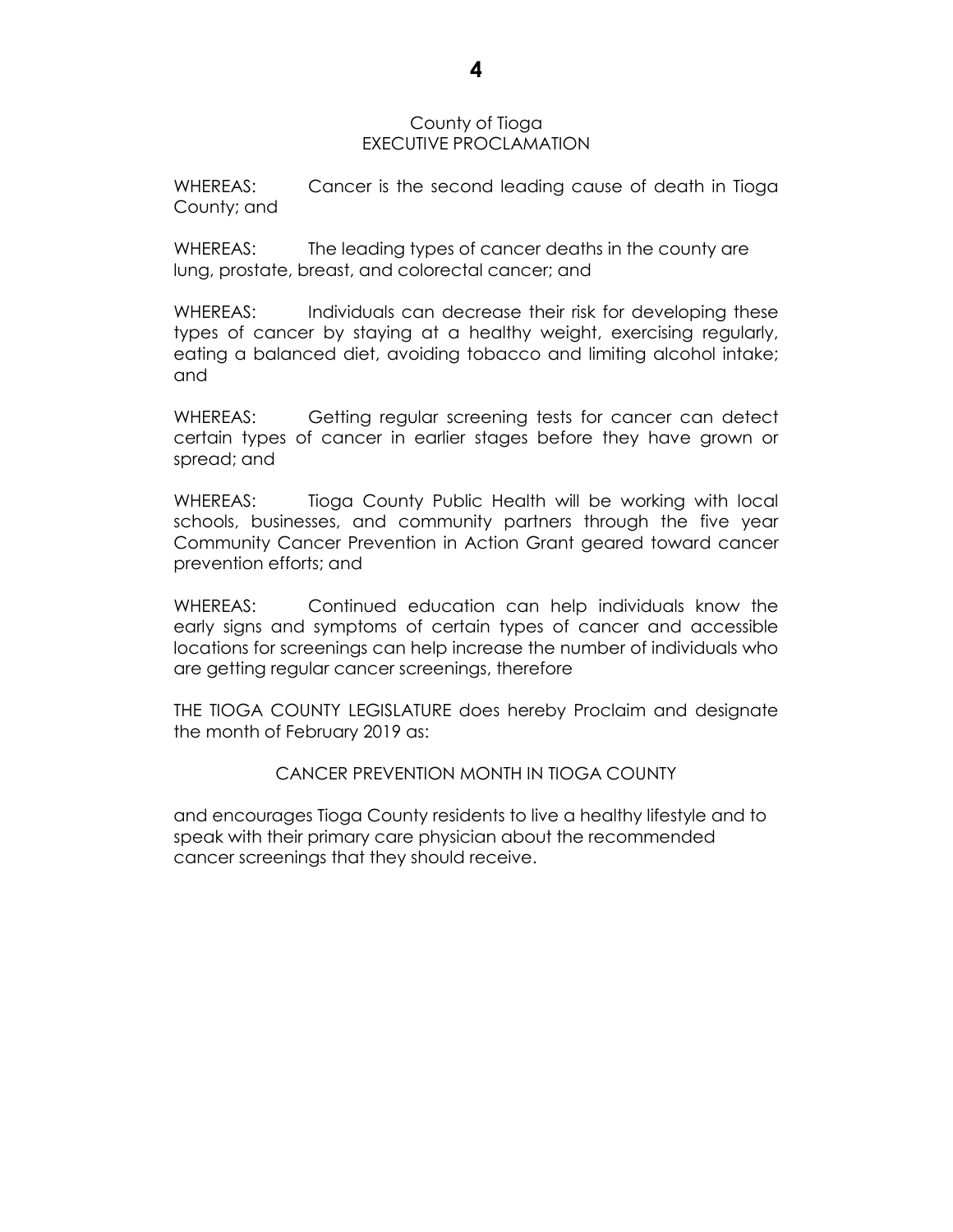REFERRING TO: The PUBLIC SAFETY COMMITTEE FINANCE COMMITTEE

RESOLUTION NO. -19 APPROPRIATION OF FUNDS INTEROPERABLE COMMUNICATIONS FORMULA GRANT 2018 AND AMEND 2019 BUDGET EMERGENCY SERVICES

WHEREAS: The Office of Homeland Security has issued a 2018 Statewide Interoperable Communications Formula-Based Grant to Tioga County which will be used for upgrading the radio communications in the county; and

WHEREAS: The Tioga County Office of Emergency Services was authorized to apply for said grant by Resolution #186-18; and

WHEREAS: The Tioga County Office of Emergency Services has been awarded said grant in the amount of \$450,221 and said funds need to be appropriated; therefore be it

RESOLVED: That the grant funds be appropriated and the 2019 budget be amended as follows:

| FROM:A3415 433063 I018F - State Aid Interop Comm Grant \$450,221 |  |  |  |  |  |
|------------------------------------------------------------------|--|--|--|--|--|
|------------------------------------------------------------------|--|--|--|--|--|

TO: A3415 540140 IO18F Contracted Services \$ 50,000 A3415 520230 IO18F Radio & Equipment \$400,221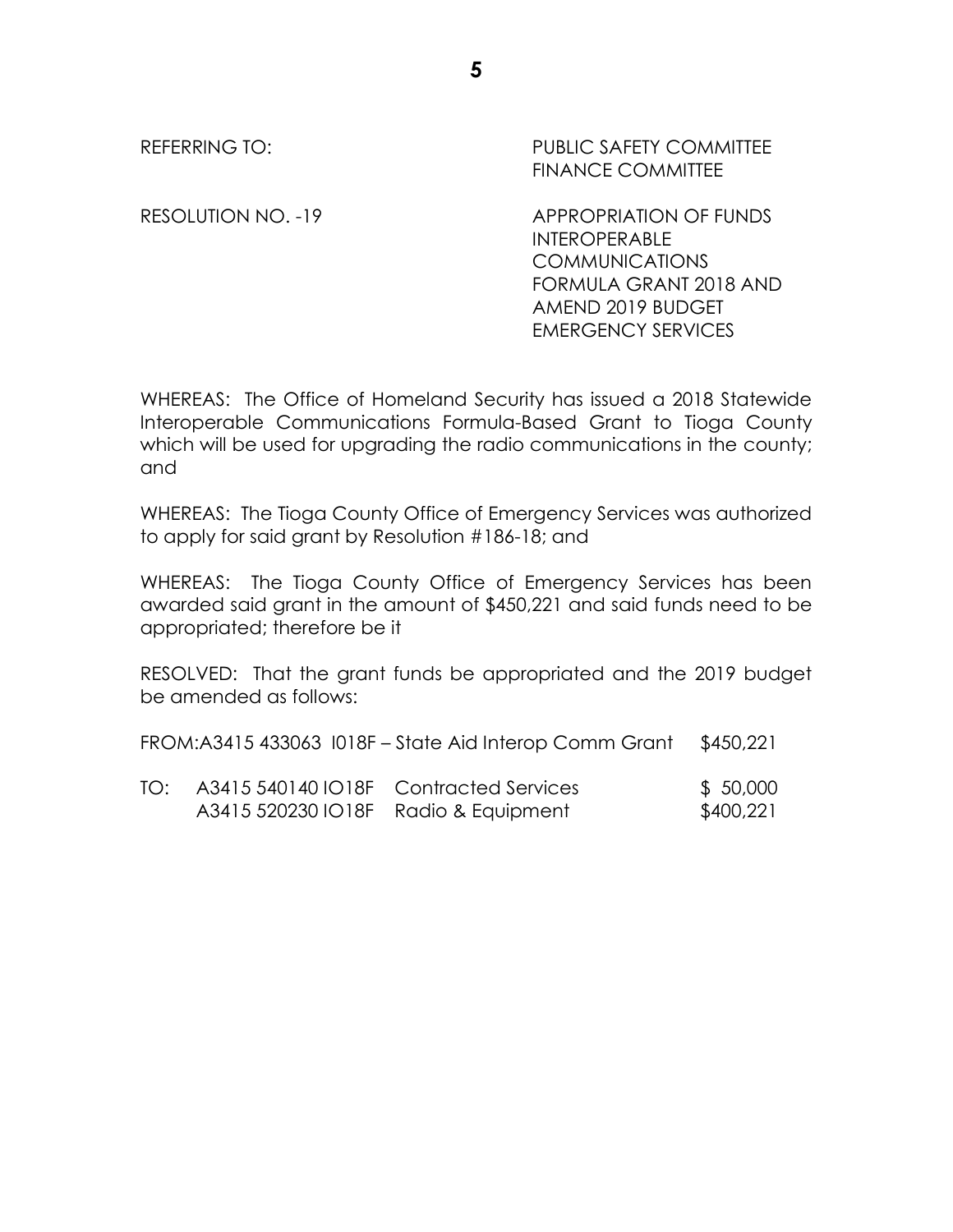| REFERRED TO:       | PUBLIC WORKS COMMITTEE<br><b>FINANCE COMMITTEE</b>                    |
|--------------------|-----------------------------------------------------------------------|
| RESOLUTION NO. -19 | RE-ESTABLISH PRIOR YEAR 2018<br>PREVENTIVE BRIDGE PROGRAM FOR<br>2019 |

WHEREAS: Prior Year Funds need to be re-established for the remaining unspent balance as of year-end 2018 for purchase or completion in 2019; therefore be it

RESOLVED: That the following accounts and amounts are re-established and the 2019 budget is amended for Phase 4 of the Bridge Preventive Maintenance Program:

#### **Preventive Maintenance Bridge Program Phase 4 Amount to Re-Establish**

| D5110 540050 County Roads -Bridge Maintenance |     | \$240,000.00 |
|-----------------------------------------------|-----|--------------|
| D5110 445020 County Roads - Federal Aid 80%   |     | \$192,000.00 |
| D5110 435020 County Roads -State Aid          | 15% | \$36,000.00  |

And be it further

RESOLVED: That any applicable corresponding revenue sources or reserve account funds per prior Resolution shall also be re-established in the 2019 modified budget.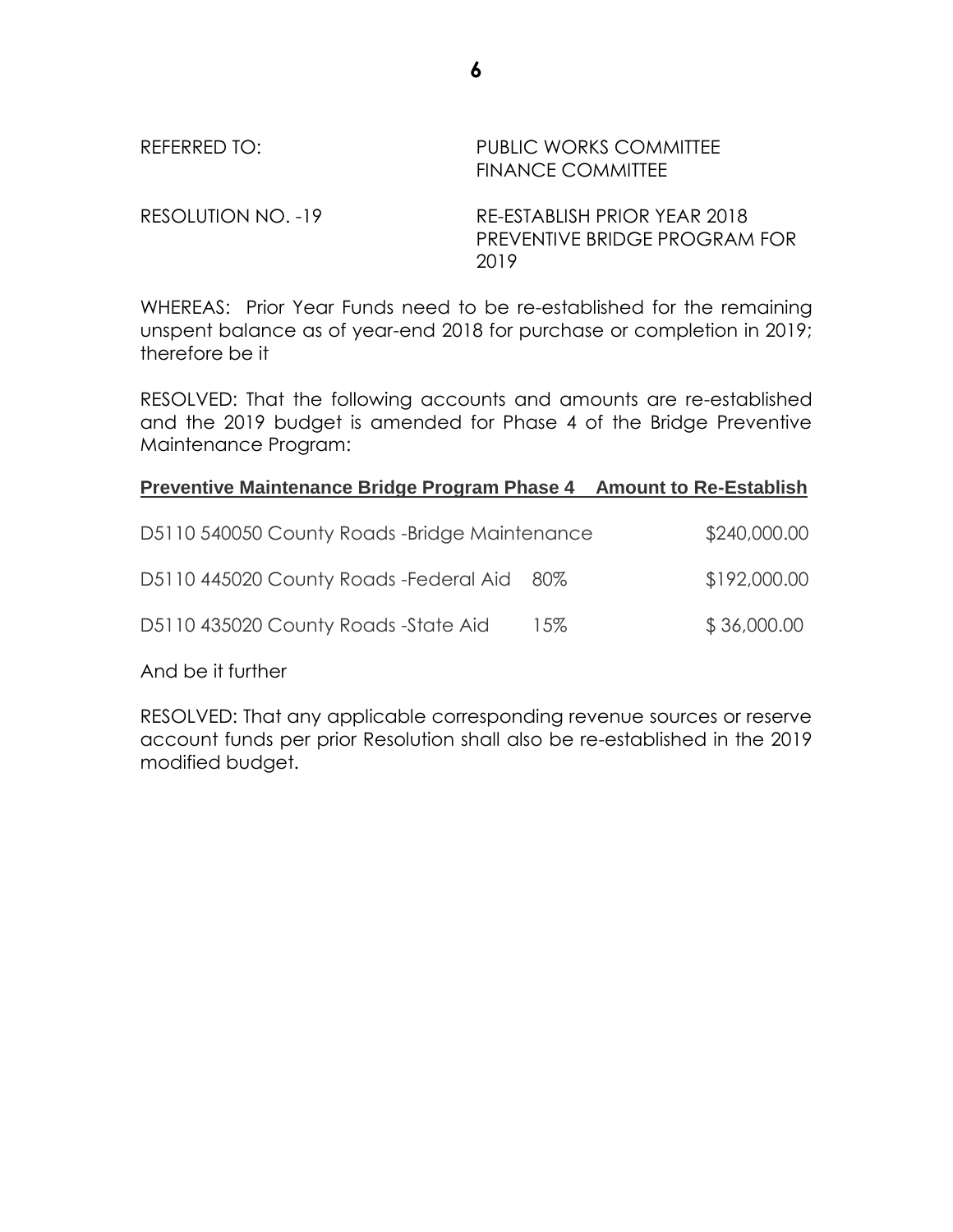# REFERRED TO: HEALTH & HUMAN SERVICES COMMITTEE

## RESOLUTION NO. -19 ESTABLISH A TRUST ACCOUNT FOR TIOGA COUNTY SUICIDE PREVENTION COMMUNITY COALITION MENTAL HYGIENE

WHEREAS: Tioga County Suicide Prevention Community Coalition was established in 2014 through a New York State grant; and

WHEREAS: The Coalition has satisfied all objectives of the grant and appropriated all grant funding; and

WHEREAS: Post grant continued funding of the Coalition is entirely through gifts, donations and fund raising events; and

WHEREAS: These funding sources requires the Coalition to process all financial transactions through a Trust Account; and

WHEREAS: Establishing a Trust Account requires legislative approval; therefore be it

RESOLVED: That a Trust Account be established for The Tioga County Suicide Prevention Community Coalition for continued operation.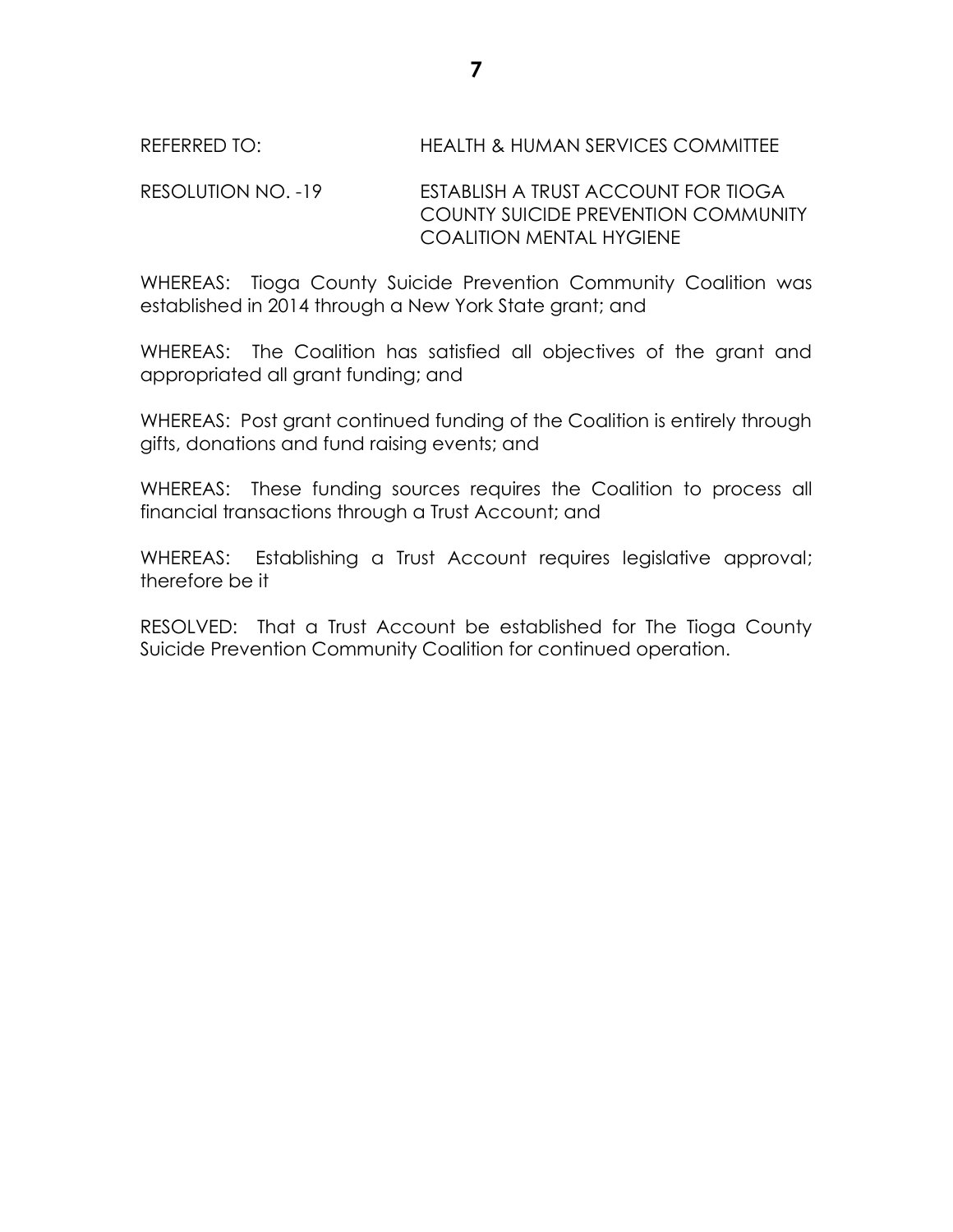| REFERRED TO: | <b>HEALTH &amp; HUMAN SERVICES COMMITTEE</b> |
|--------------|----------------------------------------------|
|              | <b>FINANCE COMMITTEE</b>                     |

RESOLUTION NO. -19 AMEND BUDGET & APPROPRIATE FUNDS PUBLIC HEALTH

WHEREAS: Tioga County Public Health has been awarded additional funding from the New York State Department of Health; and

WHEREAS: The funding is designated for Public Health program related expenses; and

WHEREAS: Amending of Budget and Appropriation of Funds requires Legislative approval; therefore be it

RESOLVED: That funding be appropriated as follows:

|     | From: A4011 434010 Public Health: State Aid                                   | \$22,000            |
|-----|-------------------------------------------------------------------------------|---------------------|
| lo: | A4011 520130 Public Health: Equipment<br>A4011 540640 Public Health: Supplies | \$5,000<br>\$17,000 |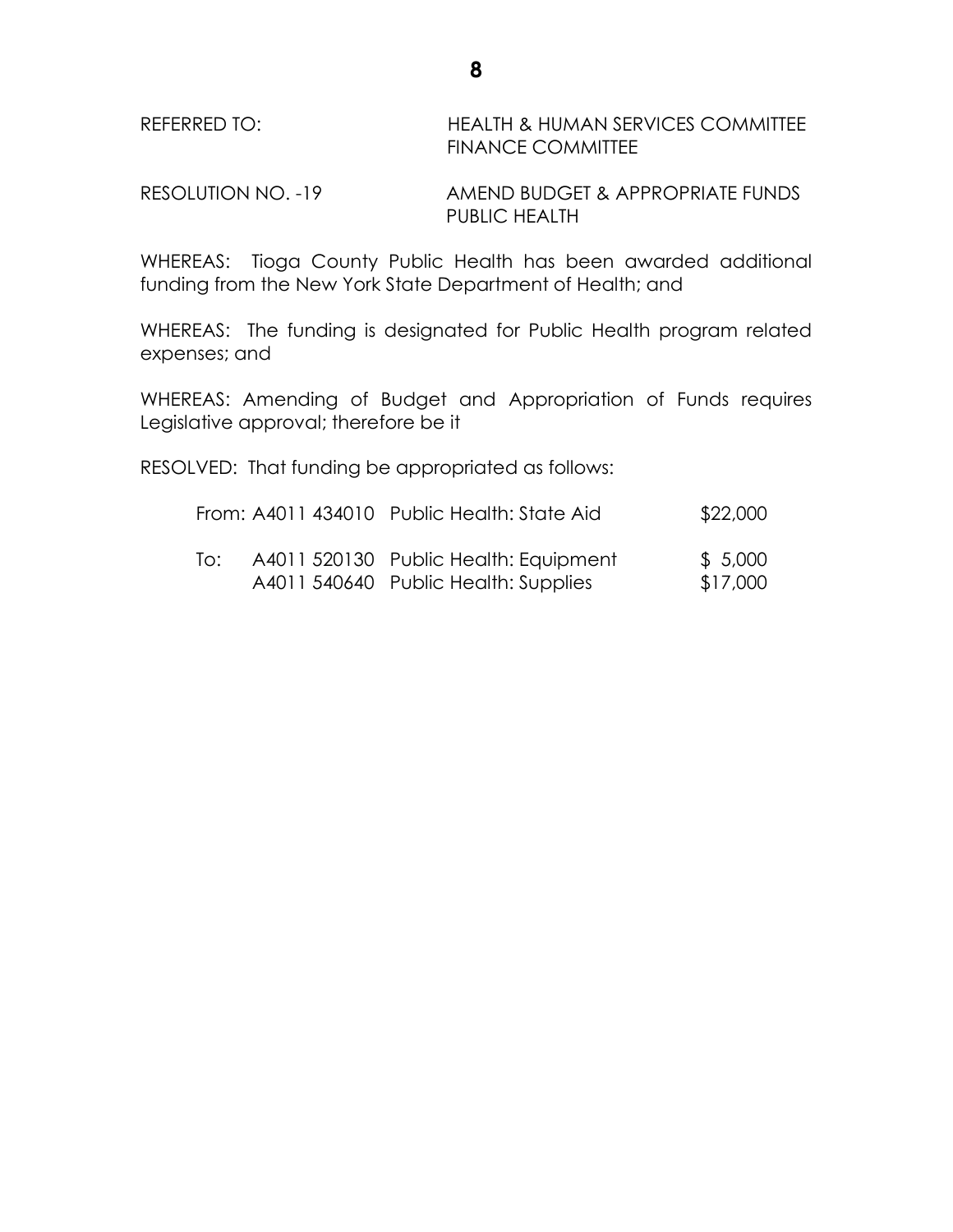## REFERRED TO: PUBLIC WORKS COMMITTEE

#### RESOLUTION NO. -19 AMEND BUDGET AND APPROPRIATE BOND RESERVE FUNDS FOR BRIDGE PROJECTS

WHEREAS: The Commissioner of Public Works has deemed that 2019 Bridge Project funded through the 2013 Bond Act need to be added to the originally submitted 2019 Budget; and

WHEREAS: The Treasurer's Office has declared there is still Bond Act Money available for a project during the 2019 Construction Season, in which there is \$636,000 approximately available in the Capital Bond Reserve Account; and

WHEREAS: The Commissioner of Public Works has identified one bridge in need of replacement; Halsey Valley Road Bridge; and

WHEREAS: Budget Amendments require Legislative approval and Capital Reserve funding requires Legislative approval; therefore be it

RESOLVED: That funding be transferred as follows:

| From:<br>Capital Bond Reserve Account H 387806 |                           | \$636,000 |
|------------------------------------------------|---------------------------|-----------|
| To:<br>H5110 540002 H1905                      | Halsey Valley Road Bridge | \$636,000 |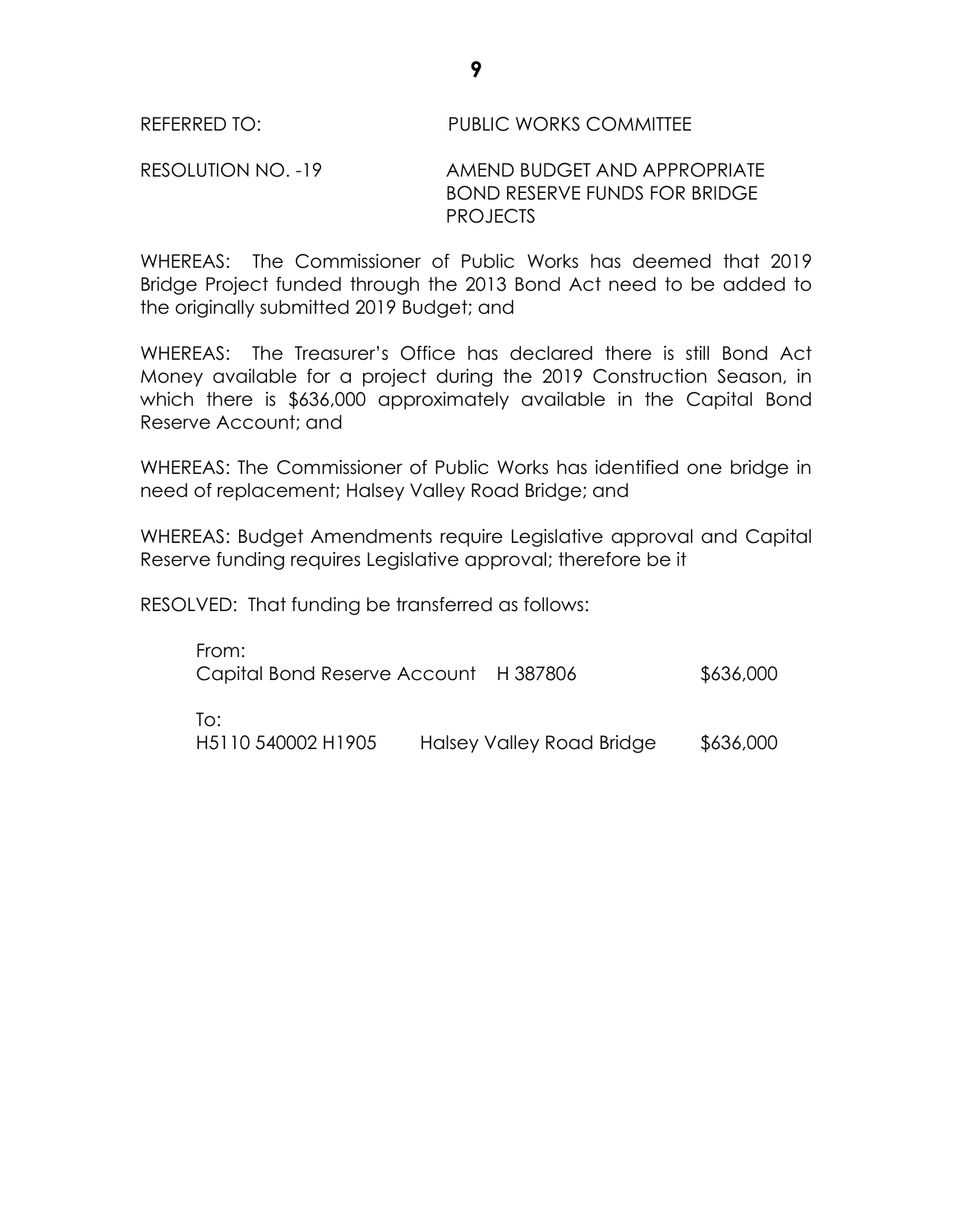REFERRED TO: FINANCE COMMITTEE

RESOLUTION NO. -19 AMEND RESOLUTION NO. 33-19 ERRONEOUS ASSESSMENT TOWN OF SPENCER

WHEREAS: Resolution 33-19 was adopted on January 15, 2019 to correct an erroneous assessment in the Town of Spencer; and

WHEREAS: Resolution 33-19 needs to be amended to change the amount of erroneous village tax charged back to the Village of Spencer from \$93.44 to the correct amount of \$87.33; therefore be it

RESOLVED: That Resolution No. 33-19 be hereby amended to change the amount of Village tax charged back to the Village of Spencer from \$93.44 to the correct amount of \$87.33; and it be further

RESOLVED: That the remainder of Resolution 33-19 shall remain in full force and effect.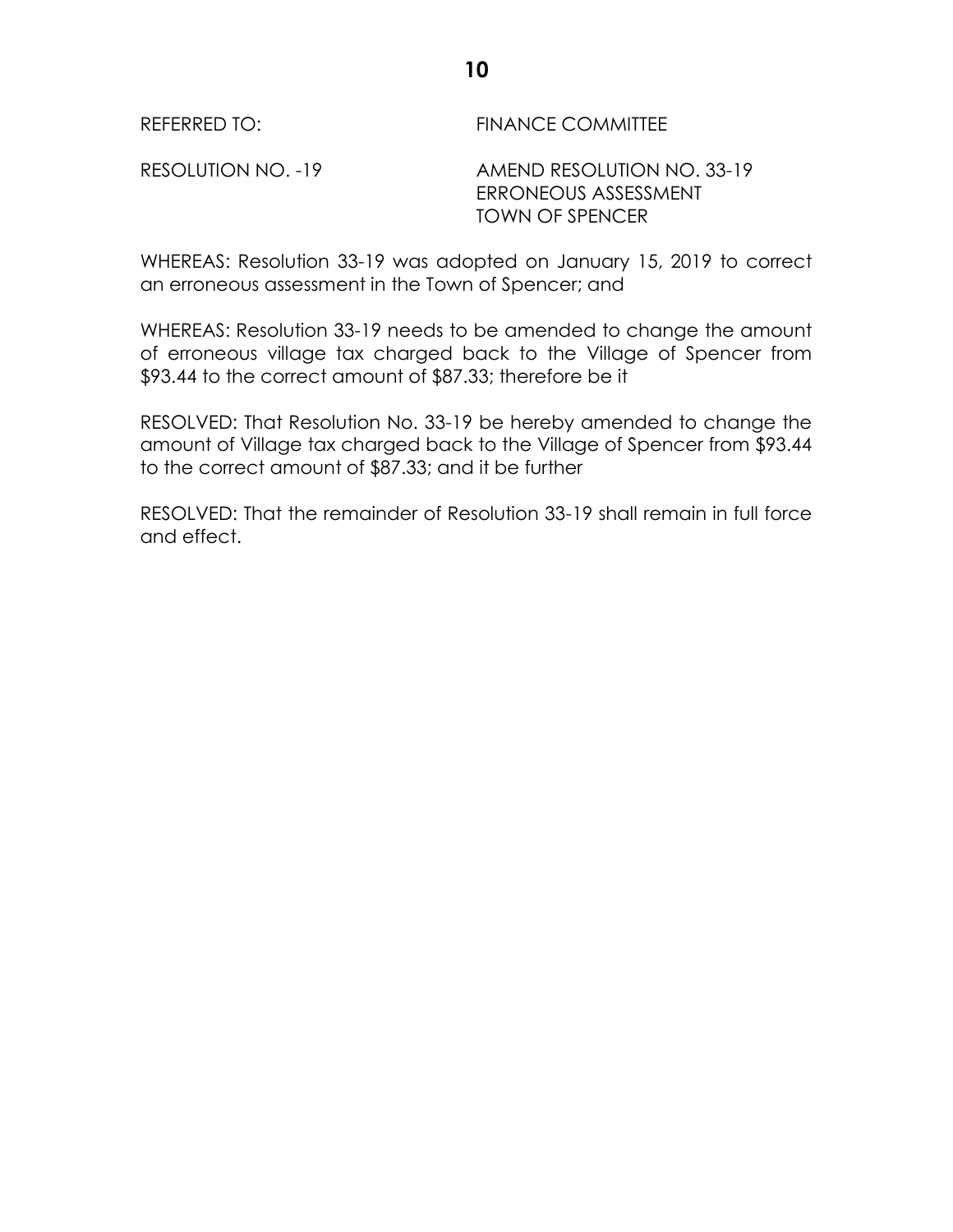# REFERRED TO: FINANCE COMMITTEE

RESOLUTION NO. -19 ERRONEOUS ASSESSMENT TOWN OF SPENCER

WHEREAS: An application for Corrected Tax Roll for the year 2019 indicates that parcel #68.07-2-11 Account #1259 in the Town of Spencer assessed to Presbyterian Manse on the 2019 tax roll is erroneous in that the Village of Spencer produced a bill for Presbyterian Manse, and returned it to the County Treasurer as unpaid; and

WHEREAS: The County Treasurer's Office relevied the returned 2018 Village Tax on the 2019 Tax Roll of the Town of Spencer; and

WHEREAS: Presbyterian Manse contested their 2019 bill, claiming they were wholly exempt from Village taxes to the Village of Spencer; and

WHEREAS: The Village of Spencer provided sufficient proof that a clerical error was made and a Village tax bill should not have been produced for parcel #68.07-2-11, as it should have been wholly exempt; be it therefore

RESOLVED: That Bill #237, produced for Presbyterian Manson, in the Town of Spencer be rendered null and void; and be it further

RESOLVED: That the erroneous returned village tax of \$330.56 be charged back to the Village of Spencer; and it be further

RESOLVED: That the erroneous County Penalty of \$23.14 be charged back to the proper account in the records of the County Treasurer.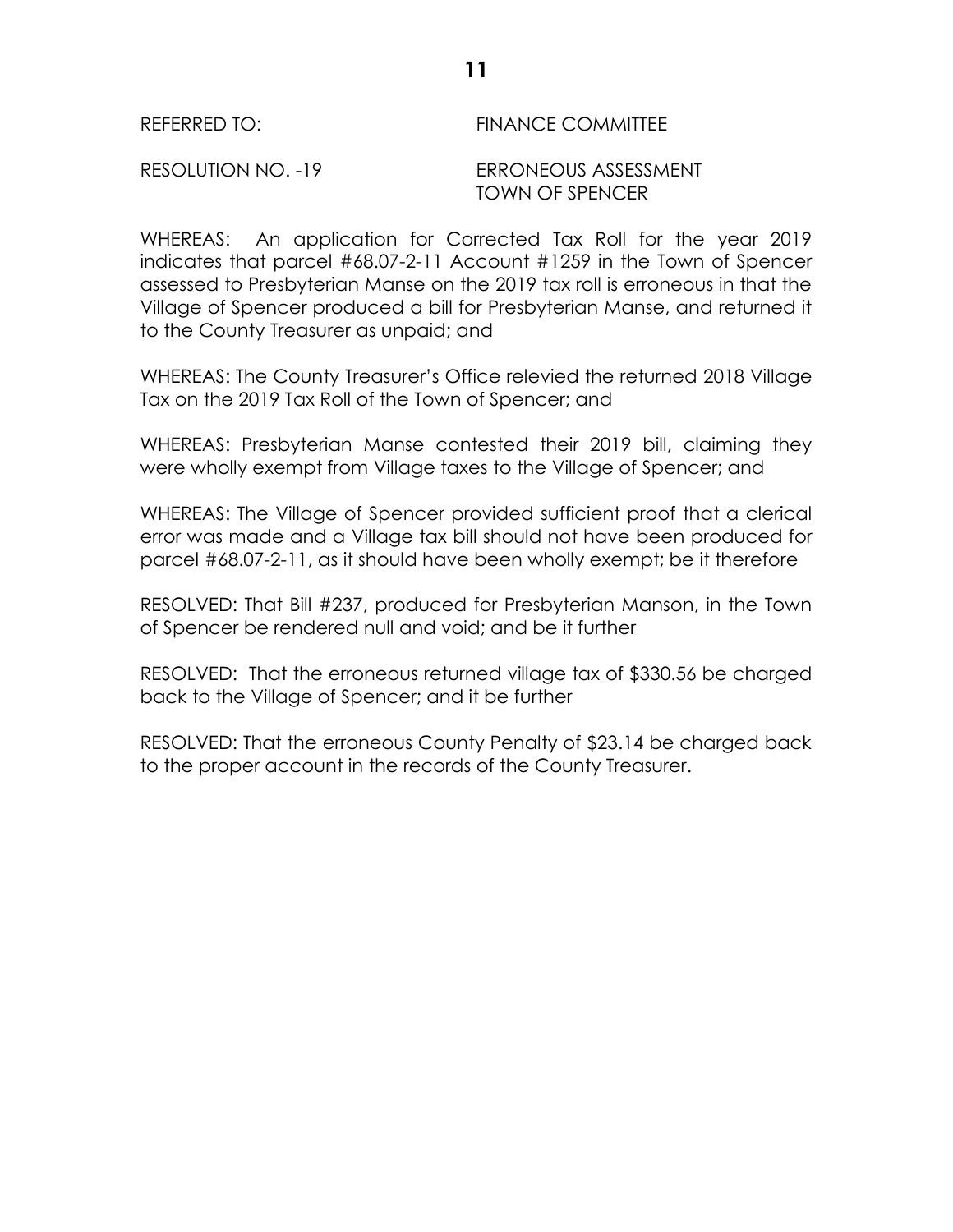## REFERRED TO: FINANCE COMMITTEE

#### RESOLUTION NO. -19 ERRONEOUS ASSESSMENT TOWN OF NEWARK VALLEY

WHEREAS: An application for corrected tax roll indicates that parcel #65.00-1-41, Account # 1627 assessed to Rose Marie and David W. Stack on the 2016, 2017, and 2018 tax roll of the Town of Newark Valley is an invalid parcel; and

WHEREAS: 65.00-1-41 is an invalid parcel because it was combined with parcel #65.00-1-21.211 on the 2016 tax roll; and

WHEREAS: The school tax bills for this invalid parcel were paid in 2016, 2017, and 2018 to the Newark Valley School District, totaling \$843.58; be it therefore

RESOLVED: That a refund be issued to Rose Marie and David M. Stacks by the Tioga County Treasurer's Office, and mailed to 604 Gates Road Vestal, NY 13850; and be it further

RESOLVED: That the erroneous school tax of \$843.58 be charged back to the Newark Valley School District; and be it further

RESOLVED: That the School tax bills for 2016, 2017, and 2018 be rendered null and void.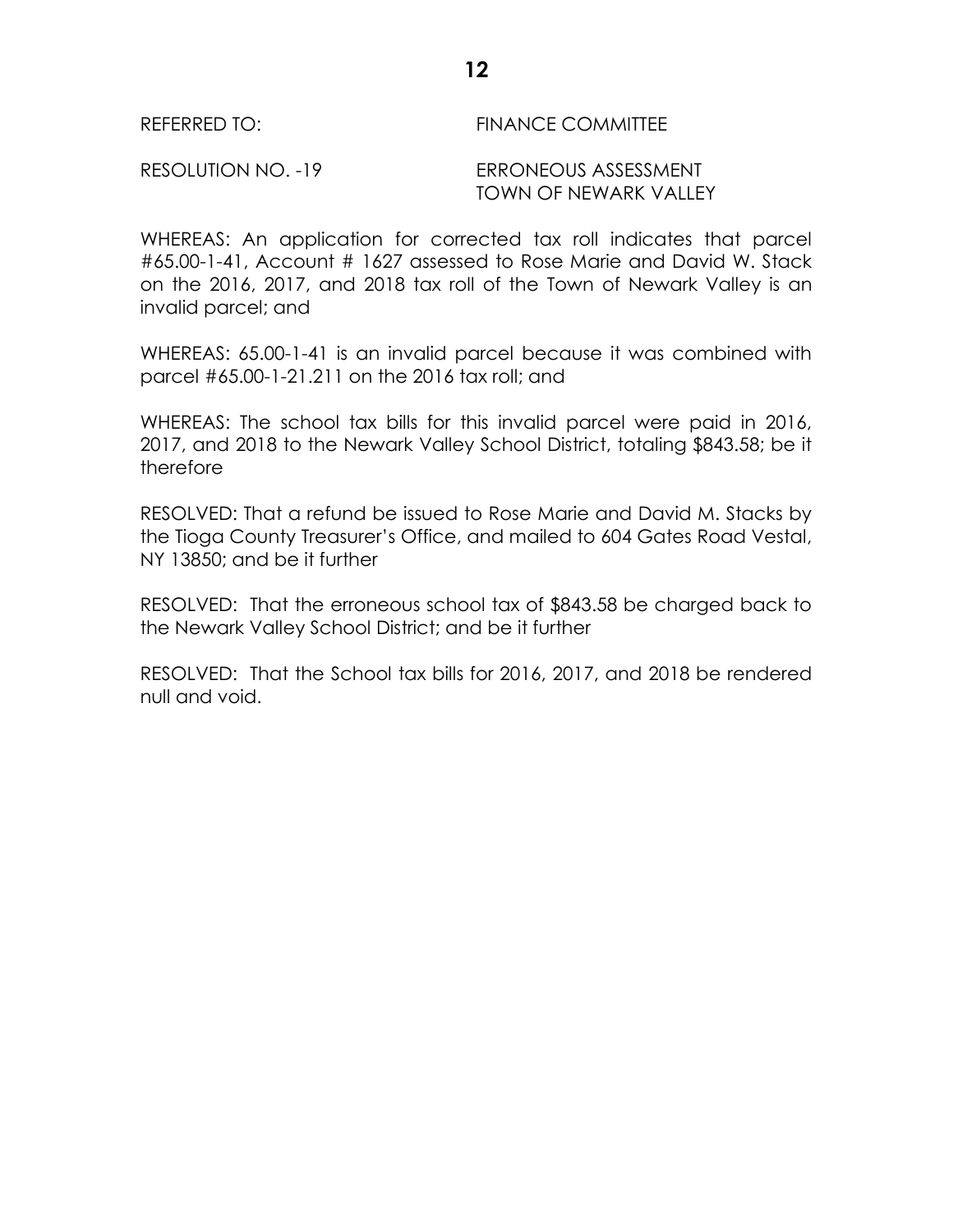| REFERRED TO:       | <b>FINANCE COMMITTEE</b>                      |
|--------------------|-----------------------------------------------|
| RESOLUTION NO. -19 | ERRONEOUS ASSESSMENT<br>TOWN OF NEWARK VALLEY |

WHEREAS: An application for corrected tax roll indicates that parcel #65.00-1-41, Account # 1627 assessed to Rose Marie and David W. Stack on the 2017 tax roll of the Town of Newark Valley is an invalid parcel; and

WHEREAS: 65.00-1-41 is an invalid parcel because it was combined with parcel #65.00-1-21.211 on the 2016 tax roll; be it therefore

RESOLVED: That a refund be issued to Rose Marie and David M. Stacks by the Tioga County Treasurer's Office, and mailed to 604 Gates Road Vestal, NY 13850, as follows:

|              | Original Bill | Corrected Bill | Refund |
|--------------|---------------|----------------|--------|
| County       | 118.06        |                | 118.06 |
| Recycle      | 5.45          |                | 5.45   |
| Town Wide    | 53.24         |                | 53.24  |
| Part Town    | 1.67          |                | 1.67   |
| Fire         | 21.49         |                | 21.49  |
| <b>Total</b> | 199.91        |                | 199.91 |

And be it further

RESOLVED: That the erroneous county tax of \$118.06 be charged to the proper account in the records of the County Treasurer; and be it further

RESOLVED: That the erroneous solid waste tax of \$5.45 be charged back to the Solid Waste Fund; and be it further

RESOLVED: That the erroneous town tax of \$54.91 be charged back to the Town of Owego; and be it further

RESOLVED: That the erroneous Fire Tax of \$ 21.49 be charged back to the Newark Valley Fire District; and be it further

RESOLVED: That the Town and County Tax bill #1723 for 2017 be rendered null and void.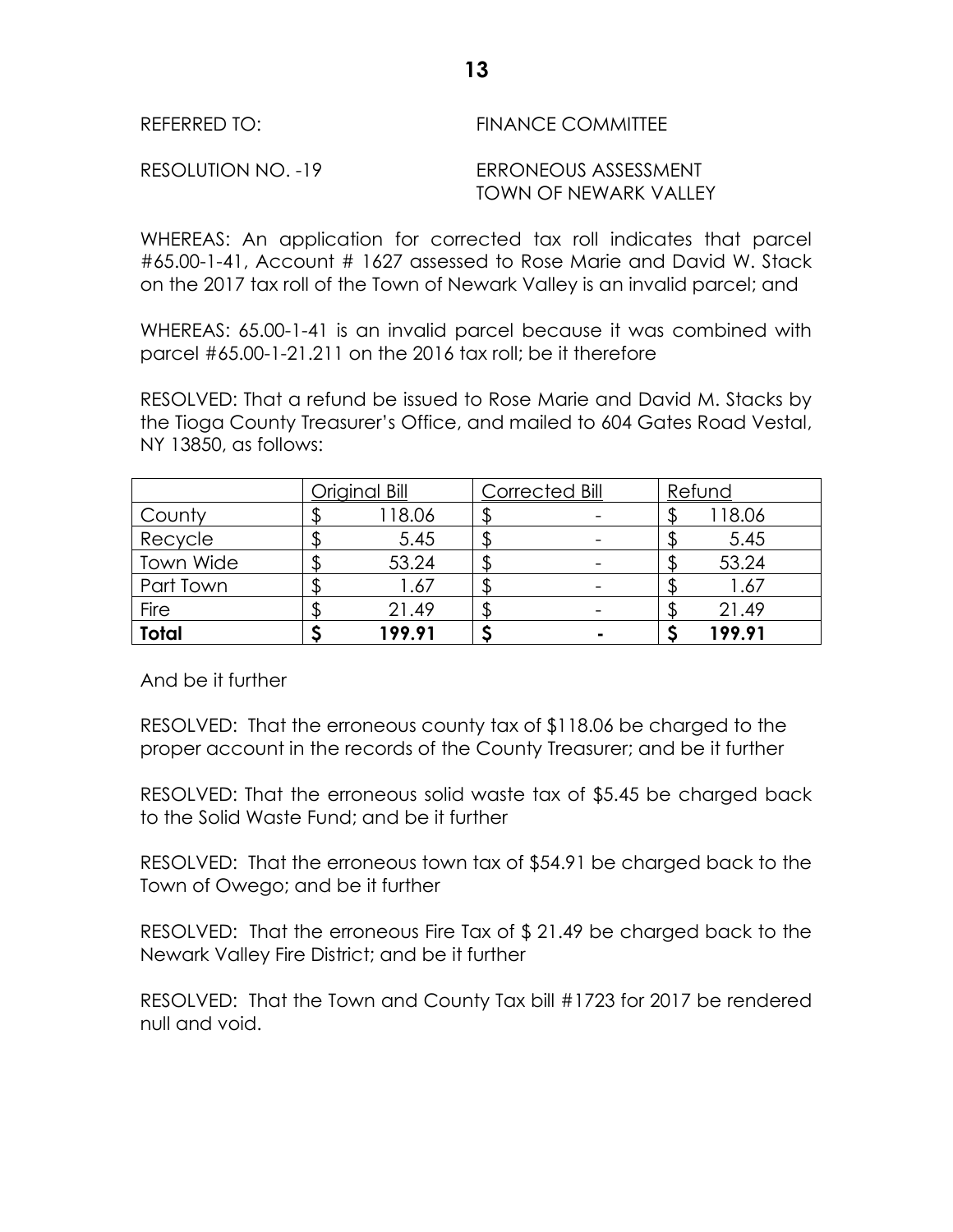| REFERRED TO:       | FINANCE COMMITTEE                             |
|--------------------|-----------------------------------------------|
| RESOLUTION NO. -19 | ERRONEOUS ASSESSMENT<br>TOWN OF NEWARK VALLEY |

WHEREAS: An application for corrected tax roll indicates that parcel #65.00-1-41, Account # 1627 assessed to Rose Marie and David W. Stack on the 2018 tax roll of the Town of Newark Valley is an invalid parcel; and

WHEREAS: 65.00-1-41 is an invalid parcel because it was combined with parcel #65.00-1-21.211 on the 2016 tax roll; be it therefore

RESOLVED: That a refund be issued to Rose Marie and David M. Stacks by the Tioga County Treasurer's Office, and mailed to 604 Gates Road Vestal, NY 13850, as follows:

|              | Original Bill |        | Corrected Bill |  | Chargebacks |        |
|--------------|---------------|--------|----------------|--|-------------|--------|
| County       |               | 118.54 |                |  |             | 118.54 |
| Recycle      |               | 6.39   |                |  |             | 6.39   |
| Town Wide    |               | 53.57  |                |  |             | 53.57  |
| Part Town    |               | 2.39   |                |  |             | 2.39   |
| <b>Fire</b>  |               | 20.93  |                |  |             | 20.93  |
| <b>Total</b> |               | 201.82 |                |  |             | 201.82 |

And be it further

RESOLVED: That the erroneous county tax of \$118.54 be charged to the proper account in the records of the County Treasurer; and be it further

RESOLVED: That the erroneous solid waste tax of \$ 6.39 be charged back to the Solid Waste Fund; and be it further

RESOLVED: That the erroneous town tax of \$55.96 be charged back to the Town of Owego; and be it further

RESOLVED: That the erroneous Fire Tax of \$ 20.93 be charged back to the Newark Valley Fire District; and be it further

RESOLVED: That the Town and County Tax bill #1739 for 2018 be rendered null and void.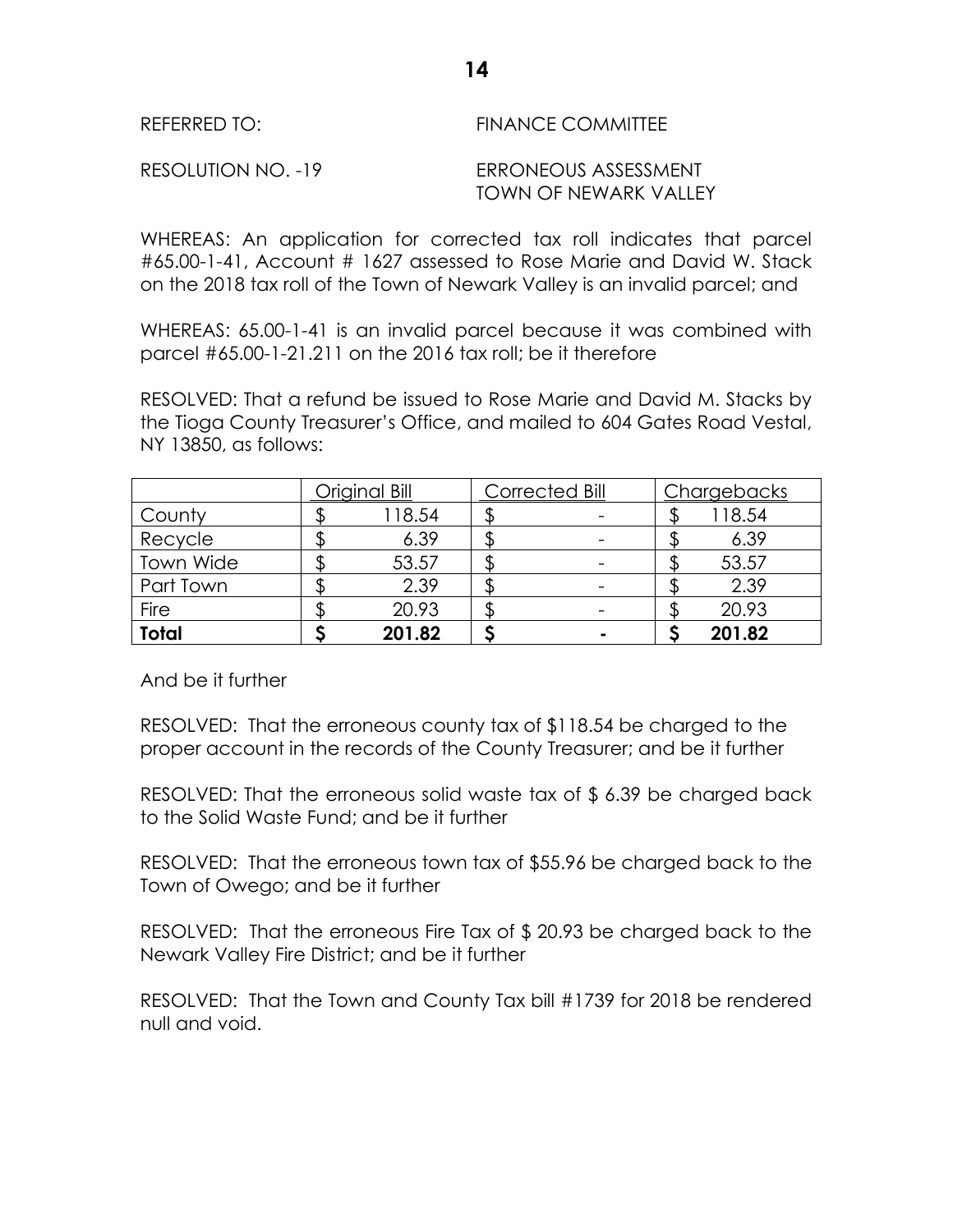# REFERRED TO: FINANCE COMMITTEE RESOLUTION NO. -19 ERRONEOUS ASSESSMENT

TOWN OF NEWARK VALLEY

WHEREAS: An application for corrected tax roll indicates that parcel #65.00-1-41, Account # 1627 assessed to Rose Marie and David W. Stack on the 2019 tax roll of the Town of Newark Valley is an invalid parcel; and

WHEREAS: 65.00-1-41 is an invalid parcel because it was combined with parcel #65.00-1-21.211 on the 2016 tax roll; be it therefore

RESOLVED: That the erroneous county tax of \$122.41 be charged to the proper account in the records of the County Treasurer; and be it further

RESOLVED: That the erroneous solid waste tax of \$7.25 be charged back to the Solid Waste Fund; and be it further

RESOLVED: That the erroneous town tax of \$55.65 be charged back to the Town of Owego; and be it further

RESOLVED: That the erroneous Fire Tax of \$ 24.22 be charged back to the Newark Valley Fire District; and be it further

RESOLVED: That the Town and County Tax bill #1737 for 2019 be rendered null and void.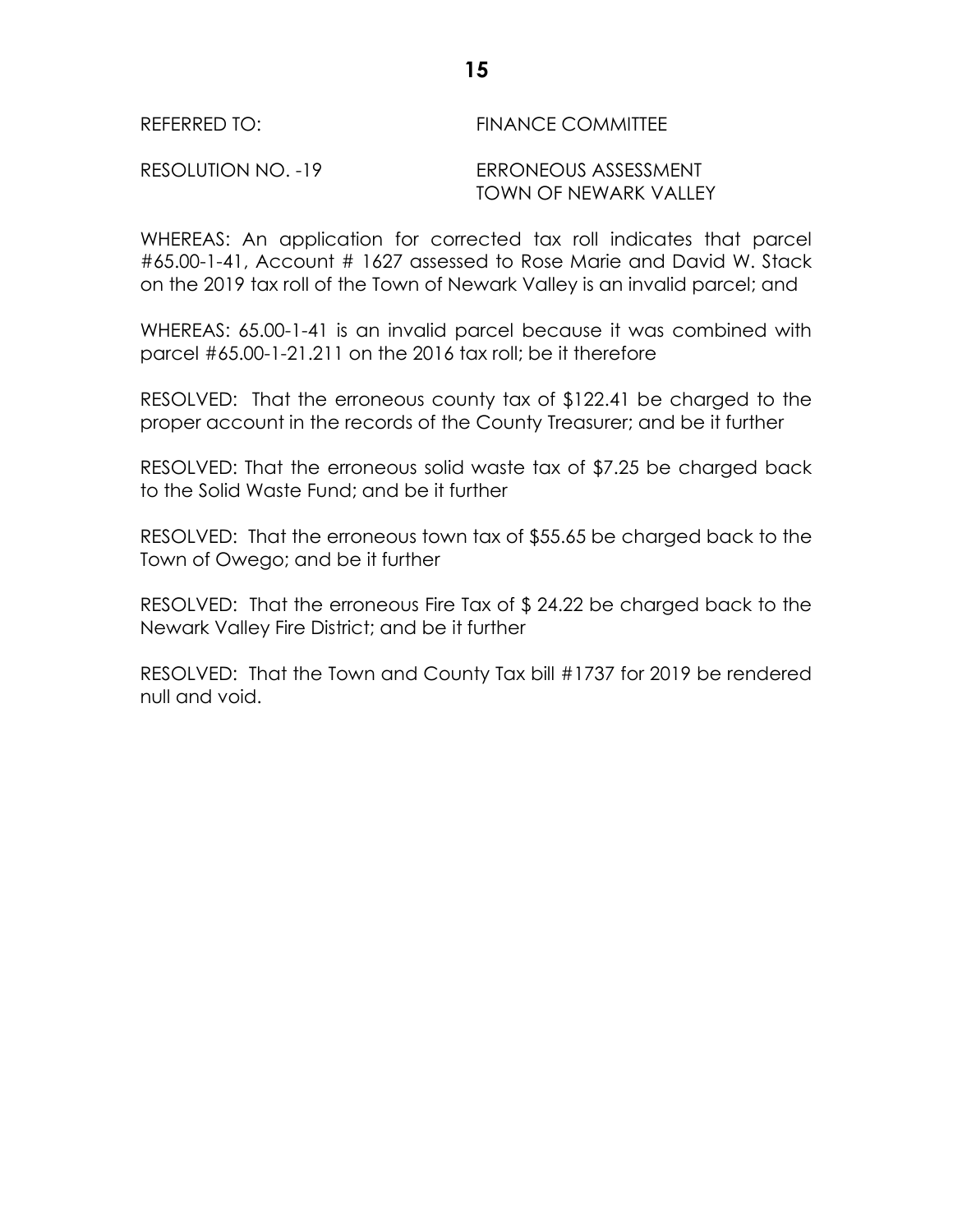REFERRED TO: PUBLIC WORKS COMMITTEE

RESOLUTION NO. -19 AUTHORIZING THE IMPLEMENTATION AND FUNDING IN THE FIRST INSTANCE 100% OF THE FEDERAL AID AND STATE "MARCHISELLI" PROGRAM-AID ELIGIBLE COSTS OF A TRANSPORTATION FEDERAL-AID PROJECT AND APPROPRIATING **FUNDS** 

WHEREAS: A project for the Tioga County Bridge Maintenance Project (2019), PIN 9754.29 (the "Project") is eligible for funding under Title 23 US Code, as amended, that calls for the apportionment of the costs of such program to be borne at the ratio of 80% Federal funds and 20% non-Federal funds; and

WHEREAS: The County of Tioga desires to advance the Project by making a commitment of 100% of the Federal and non-Federal share of the costs of the Preliminary Engineering/Design work;

NOW, THEREFORE, the Tioga County Legislature, duly convened does hereby

RESOLVED: That the Tioga County Legislature hereby approves the above-subject project; and it is hereby further

RESOLVED: That the Tioga County Legislature hereby authorized the County of Tioga to pay in the first instance 100% of the Federal and non-Federal share of the cost of the Preliminary Engineering/Design work for the Project or portions thereof; and it is further

RESOLVED: That the sum of \$40,000 is hereby appropriated from the Bridge Projects Account D5110.400050; and made available to cover the cost of participation in the above phase of the Project; and it is further

RESOLVED: That in the event the full Federal and non-Federal share costs of the project exceeds the amount appropriated above, the Tioga County Legislature shall convene as soon as possible to appropriate said excess amount immediately upon notification by the New York State Department of Transportation thereof, and it is further

RESOLVED: That the Chair of the Tioga County Legislature be and is hereby authorized to execute all necessary Agreements, certifications or reimbursement requests for Federal Aid and/or Marchiselli Aid on behalf of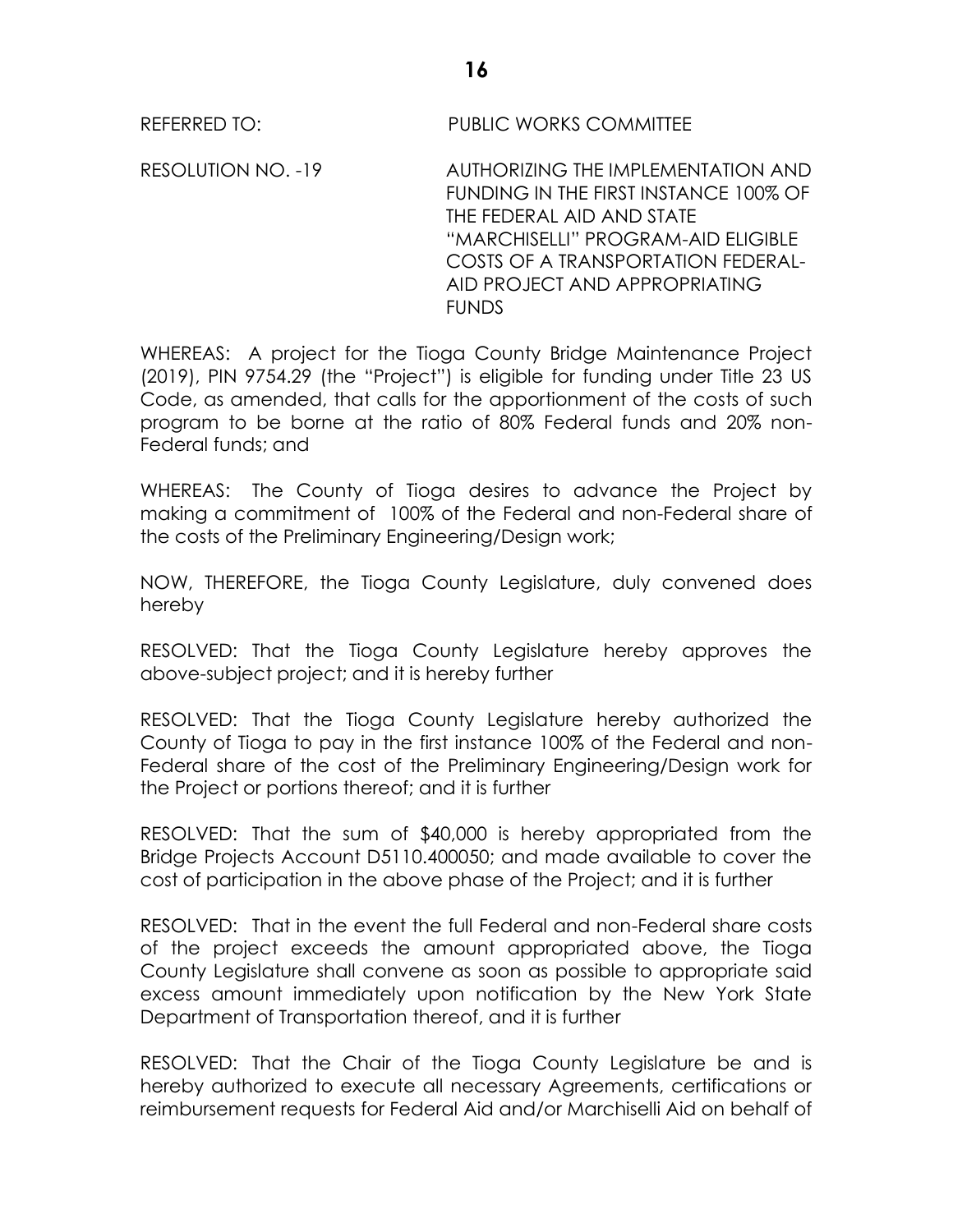the County of Tioga with the New York State Department of Transportation in connection with the advancement or approval of the Project and providing for the administration of the Project and the municipality's first instance funding of project costs and permanent funding of the local share of federal-aid and state-aid eligible Project costs and all Project costs within appropriations therefore that are not so eligible, and it is further

RESOLVED: That a certified copy of this resolution be filed with the New York State Commissioner of Transportation by attaching it to any necessary Agreement in connection with the Project, and it is further

RESOLVED: That this Resolution shall take effect immediately.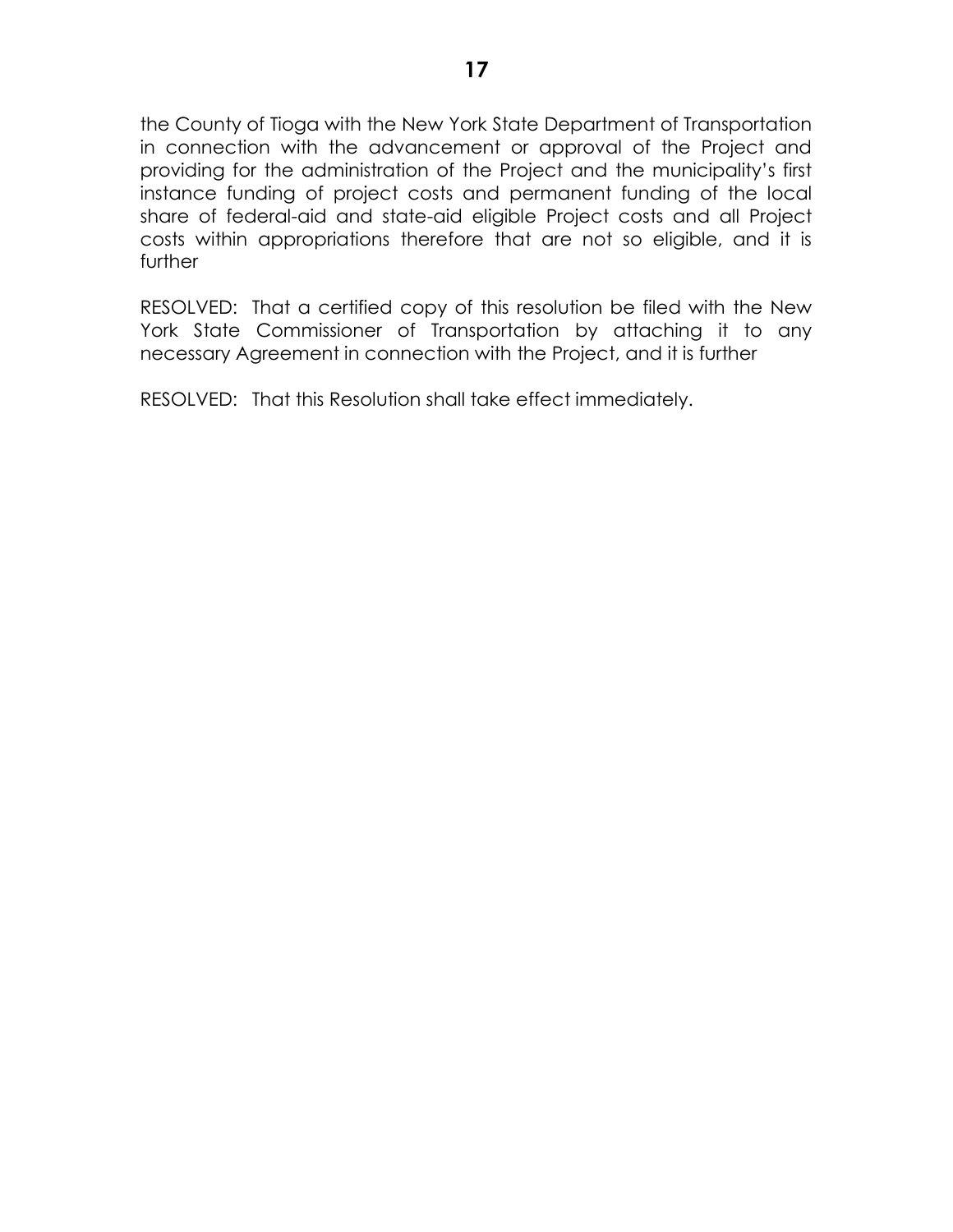RESOLUTION NO. -19 AUTHORIZE TIOGA COUNTY SUSTAINABILITY MANAGER TO APPLY FOR STATE ASSISTANCE FROM THE STATE'S ELECTRONIC WASTE AND HOUSEHOLD HAZARDOUS WASTE GRANT ASSISTANCE PROGRAM

WHEREAS: The State of New York announced financial aid through their Electronic Waste and Household Hazardous Waste Assistance Grants to assist counties and local governments with electronic waste recycling and household hazardous waste disposal expenses; and

WHEREAS: Through these grants Solid Waste would be reimbursed 50% of their eligible costs of electronic waste recycling and household hazardous waste disposal expenses; therefore be it

RESOLVED: That the Tioga County Legislature authorizes the Sustainability Manager to apply and administer said grants.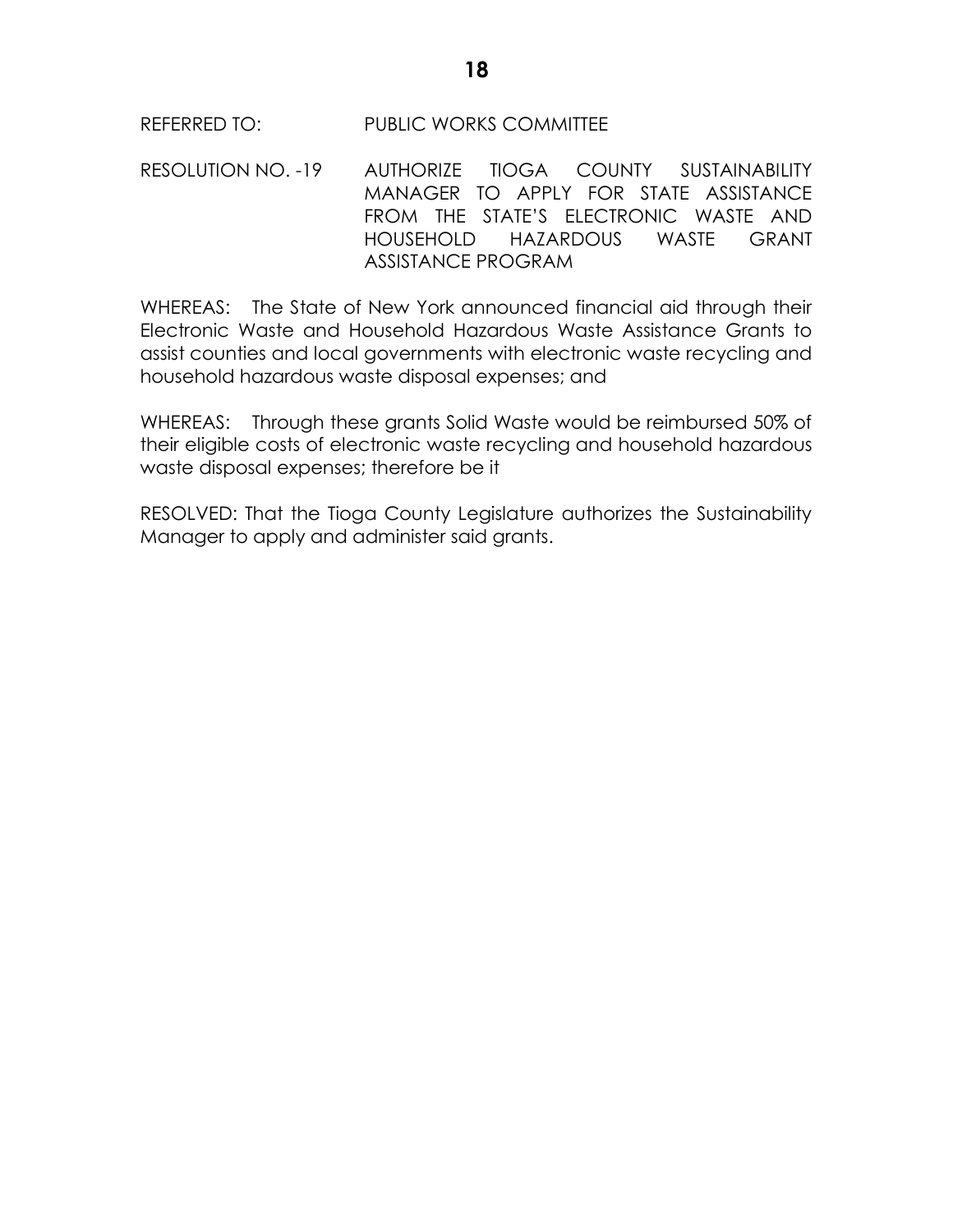| REFERRED TO:       | PUBLIC SAFETY COMMITTEE                                         |
|--------------------|-----------------------------------------------------------------|
| RESOLUTION NO. -19 | APPOINT MEMBERS ALTERNATIVES TO<br>INCARCERATION ADVISORY BOARD |

RESOLVED: That the following members be appointed to the Alternatives to Incarceration Advisory Board for the following terms:

|                                                                                                     | TERM           |
|-----------------------------------------------------------------------------------------------------|----------------|
| Ex-Offender                                                                                         | 4/1/19-3/31/20 |
| Crime Victim                                                                                        | 4/1/19-3/31/20 |
| State Certified Provider of Alcohol and/or Substance<br>Abuse Treatment                             | 4/1/19-3/31/20 |
| Rep for Private Organization within County<br>Ann Domingos-Trinity of Chemung, Livingston, Bradford | 4/1/19-3/31/20 |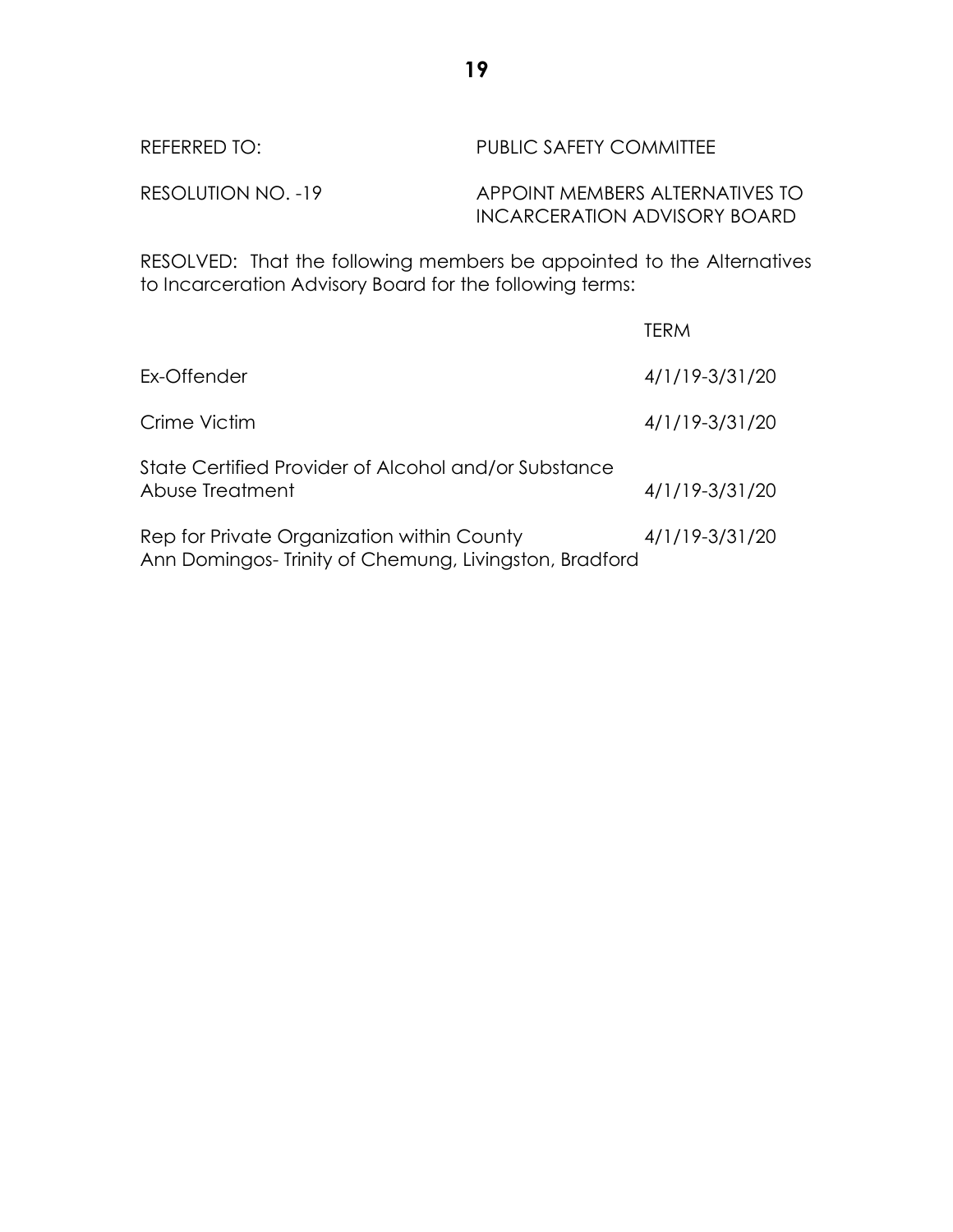RESOLUTION NO. -19 APPOINT MEMBER TO THE TIOGA COUNTY PROPERTY DEVELOPMENT CORPORATION BOARD

WHEREAS: The Tioga County Legislature wishes to appoint Christina Brown as a Board Member to the Tioga County Property Development Corporation Board Member for a three year term of 1/1/19-12/31/21; and

WHEREAS: The TCPDC Bylaws allows for this appointment conditioned that each board member be a public officer of a municipality within Tioga County or a member of a County Agency and their membership is conditioned on upon holding the public office by their position as Financial Director at Tioga Opportunities, Inc.; and

WHEREAS: Christina Brown is willing and able to serve in this position; therefore be it

RESOLVED: That the Tioga County Legislature hereby appoints Christina Brown, Financial Director, Tioga Opportunities, Inc. to the Tioga County Property Development Board Corporation as a Board Member for a three year term of 1/1/19 – 12/31/21.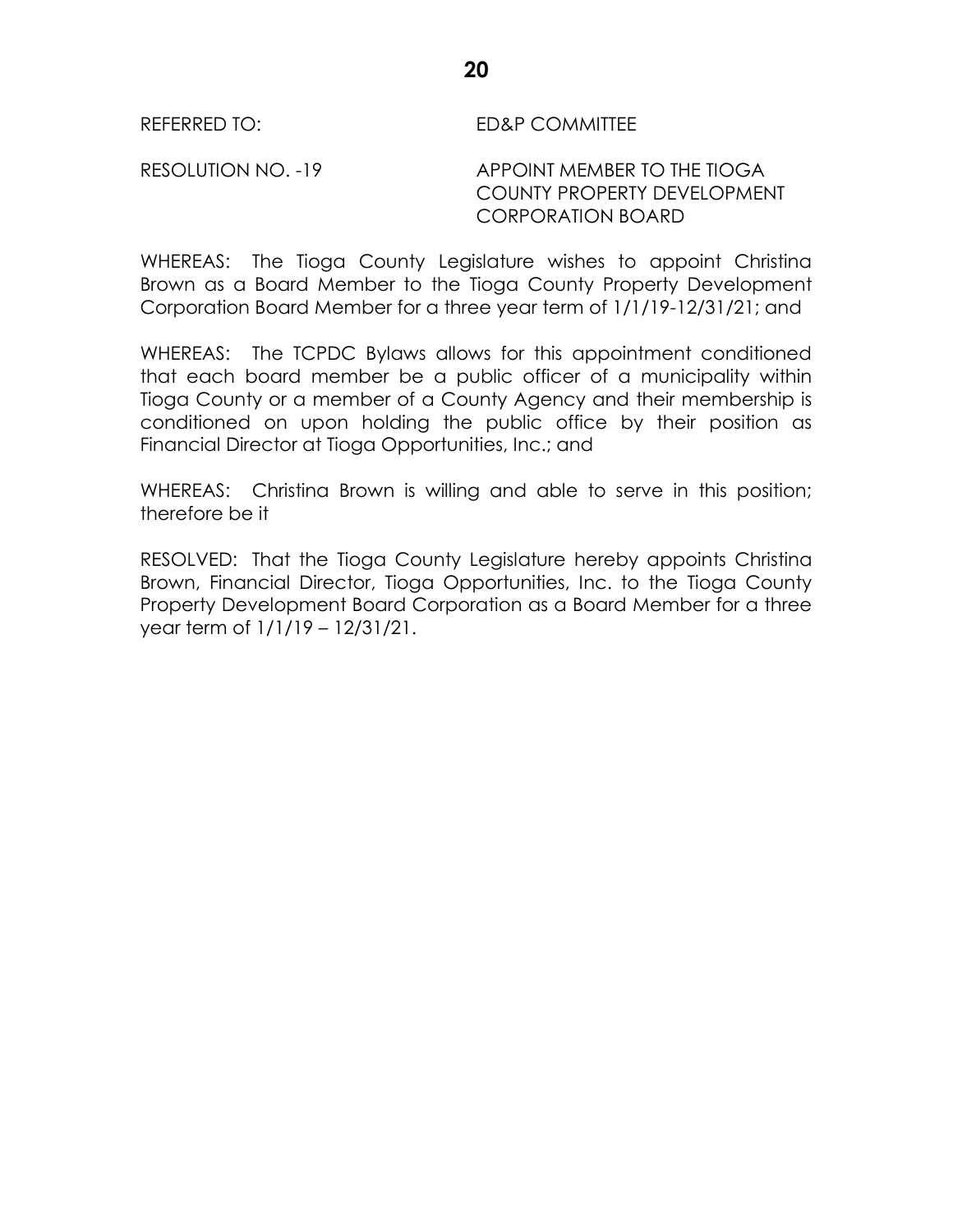RESOLUTION NO. -19 APPOINT MEMBER TO THE TIOGA COUNTY PROPERTY DEVELOPMENT CORPORATION BOARD

WHEREAS: The Tioga County Legislature wishes to appoint David Astorina as a Board Member to the Tioga County Property Development Corporation Board Member for a two year term of 1/1/19-12/31/20; and

WHEREAS: The TCPDC Bylaws allows for this appointment conditioned that each board member be a public officer of a municipality within Tioga County or a member of a County Agency and their membership is conditioned on upon holding the public office by their position as Board Member of the Tioga County Local Development Corporation; and

WHEREAS: David Astorina is willing and able to serve in this position; therefore be it

RESOLVED: That the Tioga County Legislature hereby appoints David Astorina, to the Tioga County Property Development Board Corporation as a Board Member for a two year term of 1/1/19 – 12/31/20.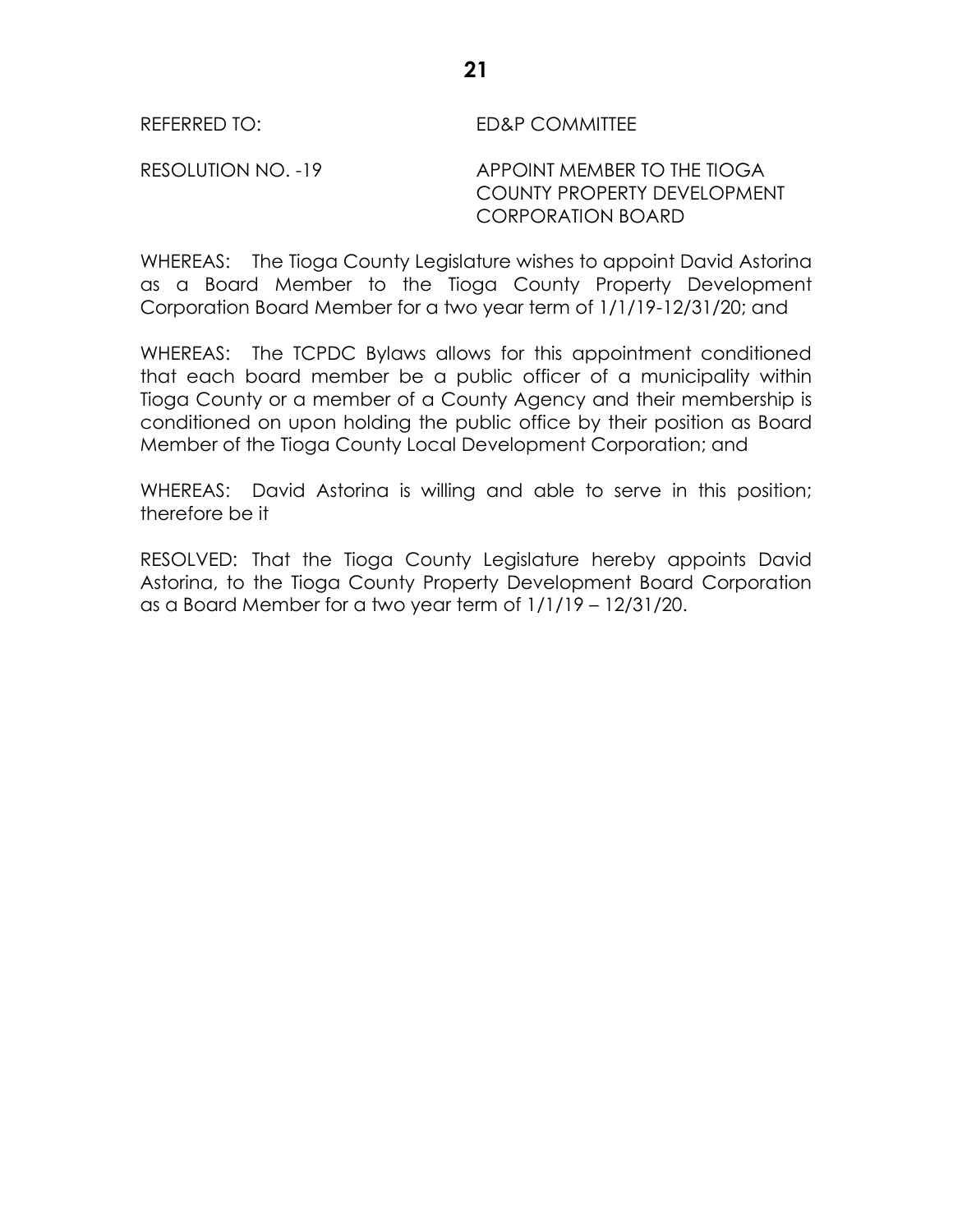## RESOLUTION NO. -19 APPOINT NEW YOUTH BOARD MEMBERS TERM YOUTH BUREAU

WHEREAS: The Tioga County Youth Board is organized as an advisory body to the Tioga County Youth Bureau; and

WHEREAS: The purpose of the Youth Board is to carry out the provision of Section 95 of the General Municipal Law of the State of New York and Resolution No. 140 of 1981 of the Tioga County Legislature; and

WHEREAS: The Tioga County Youth Board Bylaws provides for representatives to the Youth Board be appointed by the County Legislature; and

WHEREAS: The County Legislature previously appointed members to the Youth Board under Resolution No. 29-16 and vacancies exist; now therefore be it

RESOLVED: That the following listed representatives be appointed as a member of the Tioga County Youth Board with the corresponding term of office as follows:

Lauran Murphy (Replacing Marlaina Allen) 02/01/2019 – 12/31/2021 Becky Shuey (Filling Vacant Town of Owego) 02/01/2019 – 12/31/2021 Cheri Zlinsky (Replacing Tiffani Ruffle) 02/01/2019 – 12/31/2021

TERM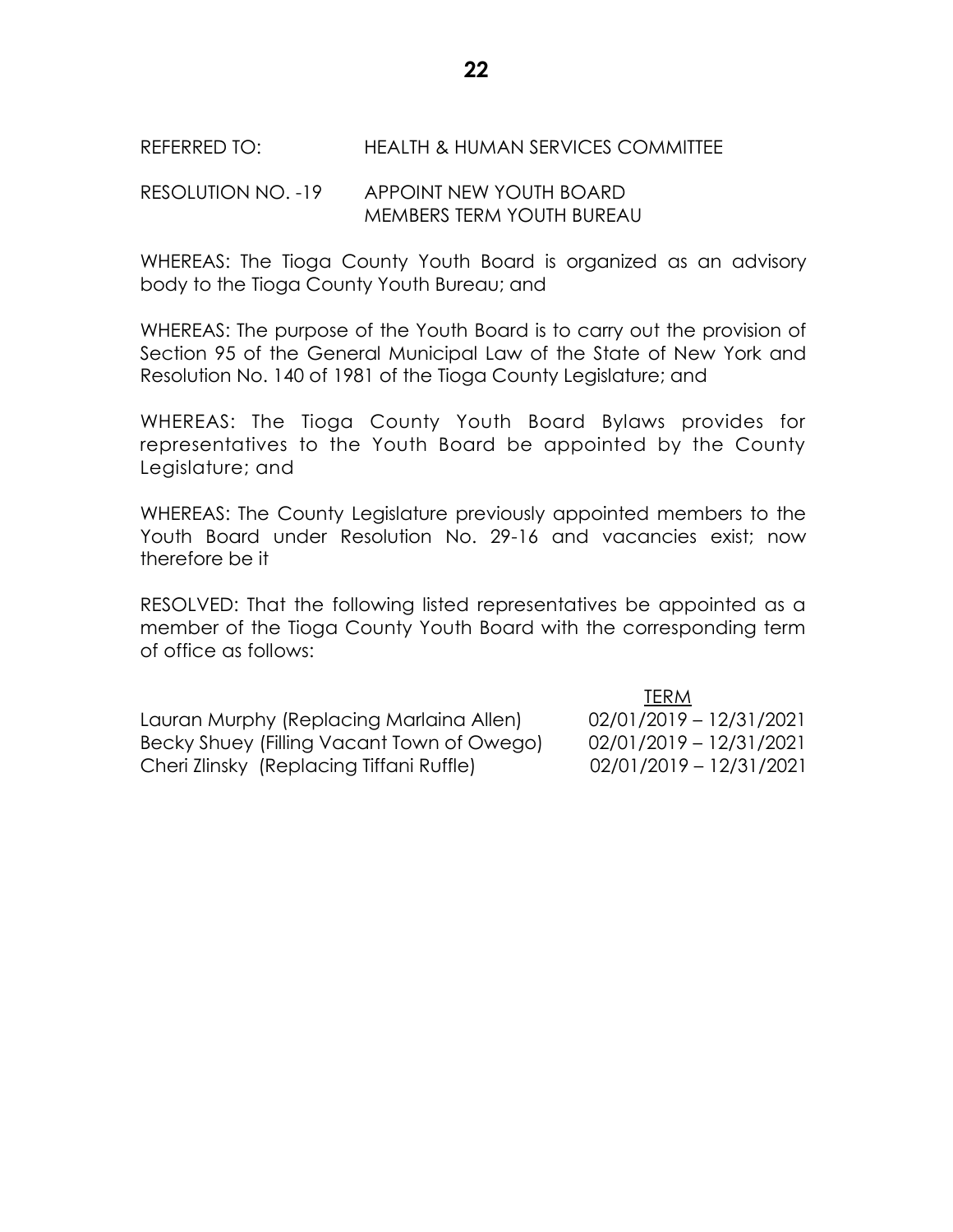REFERRED TO: HEALTH & HUMAN SERVICES COMMITTEE

RESOLUTION NO. -19 RESOLUTION APPOINTING NEW MEMBER TO COMMUNITY SERVICES BOARD

WHEREAS: Francis Bialy has agreed to become a new member; and

WHEREAS: The Community Services Board has recommended Francis' appointment; and

WHEREAS: Section Article 41.11 (d) of the Mental Hygiene Law allows counties to determine the length of term of Community Services Board members; therefore be it

RESOLVED: That Francis Bialy be appointed a new member to the Community Services Board, for term starting February 1, 2019 and ending January 31, 2023.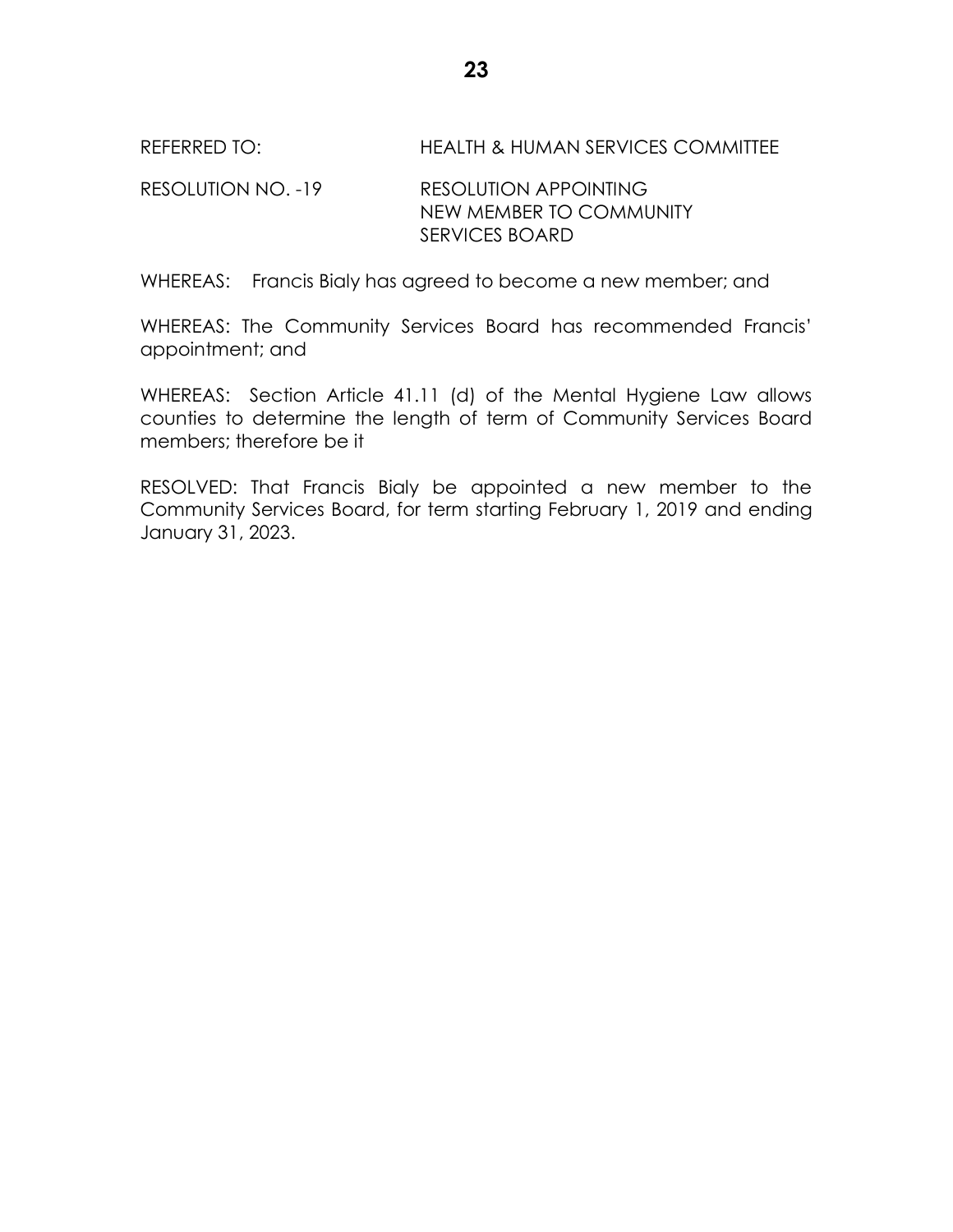REFERRED TO: HEALTH & HUMAN SERVICES COMMITTEE

RESOLUTION NO. -19 RESOLUTION APPOINTING NEW MEMBER TO COMMUNITY SERVICES BOARD

WHEREAS: Robert Williams has agreed to become a new member; and

WHEREAS: The Community Services Board has recommended Robert's appointment; and

WHEREAS: Section Article 41.11 (d) of the Mental Hygiene Law allows counties to determine the length of term of Community Services Board members; therefore be it

RESOLVED: That Robert Williams to the Community Services Board to fill the unexpired term of Dr. Keith Nichols, starting February 1, 2019 and ending March 31, 2021.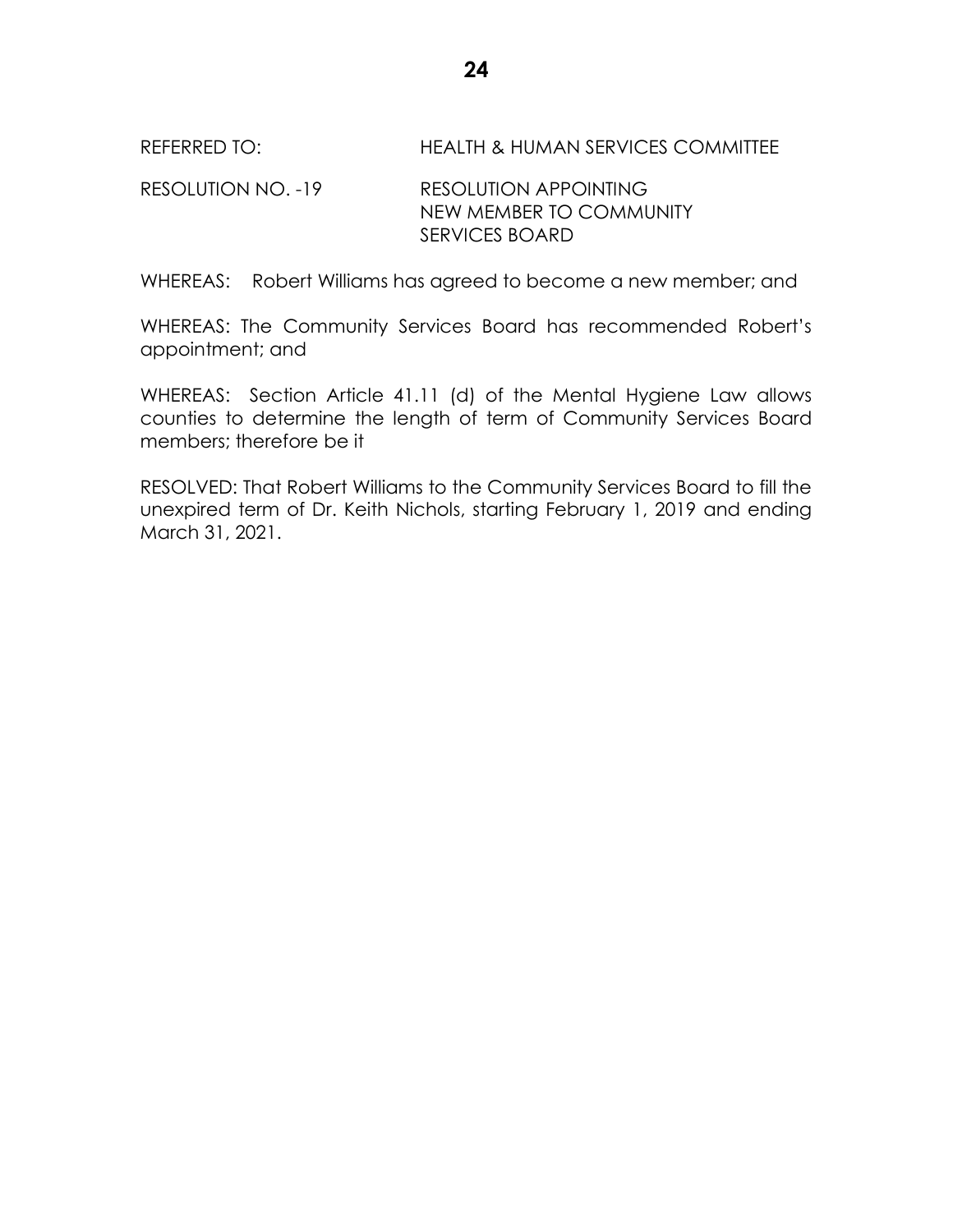#### RESOLUTION NO. -19 RESOLUTION REAPPOINTING MEMBER TO COMMUNITY SERVICES BOARD

WHEREAS: Legislator William Standinger, III appointment to the Community Services Board will expire on March 31, 2019; and

WHEREAS: The Community Services Board has recommended Legislator Standinger's reappointment; and

WHEREAS: Section Article 41.11 (d) of the Mental Hygiene Law allows counties to determine the length of term of Community Services Board members; therefore be it

RESOLVED: That Legislator William Standinger, III be reappointed to the Community Services Board, for term starting April 1, 2019 and ending March 31, 2023.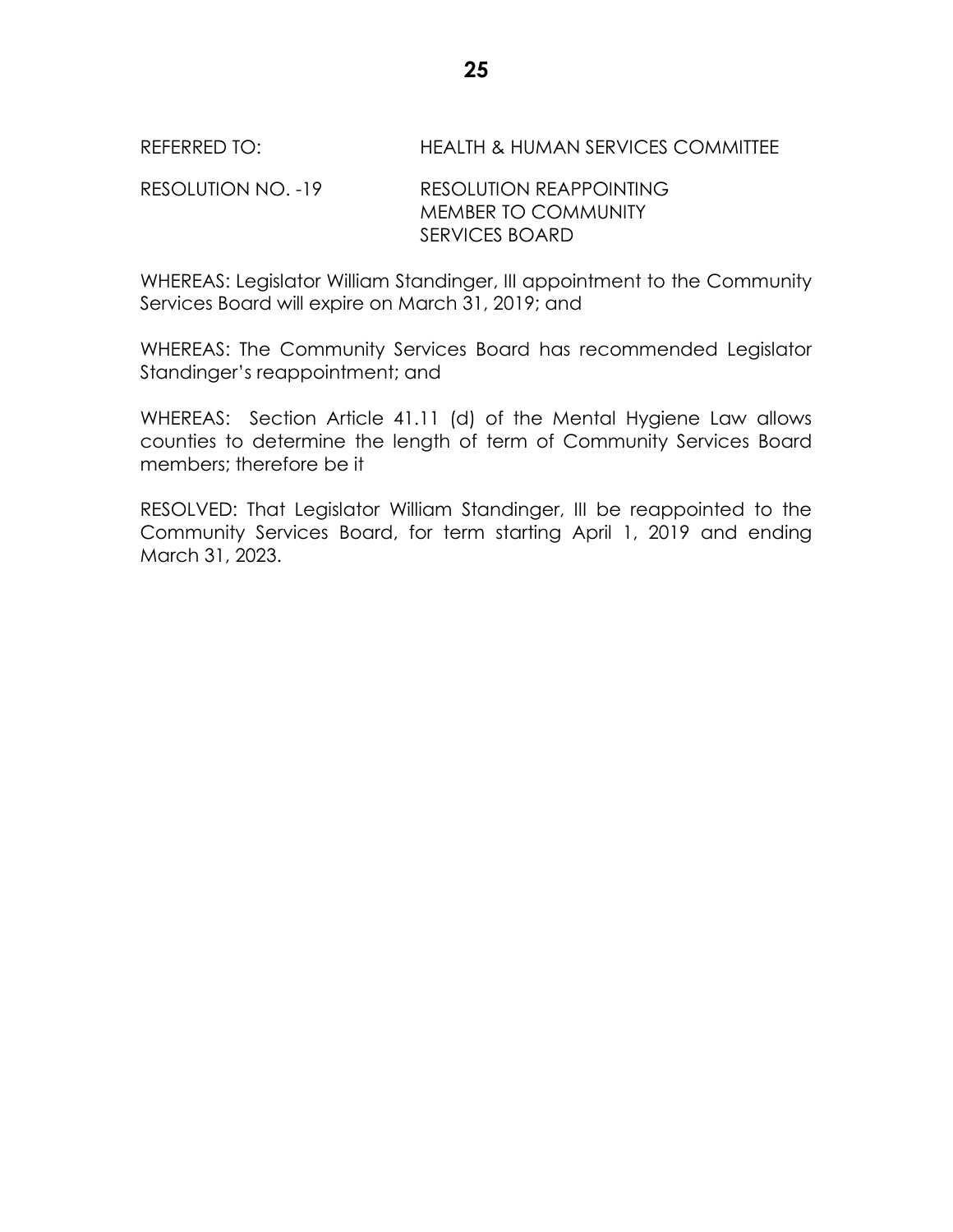RESOLUTION NO. -19 RE-APPOINT MEMBER TO THE TIOGA COUNTY LOCAL DEVELOPMENT CORPORATION (TCLDC)

WHEREAS: The term of Tioga County Local Development Corporation member, Marcia Kiechle, will expire as of March 31, 2019; and

WHEREAS: Marcia Kiechle has expressed a desire for re-appointment to serve another term; therefore be it

RESOLVED: That the Tioga County Legislature hereby re-appoint Marcia Kiechle for another three-year term of 4/1/19 – 3/31/22.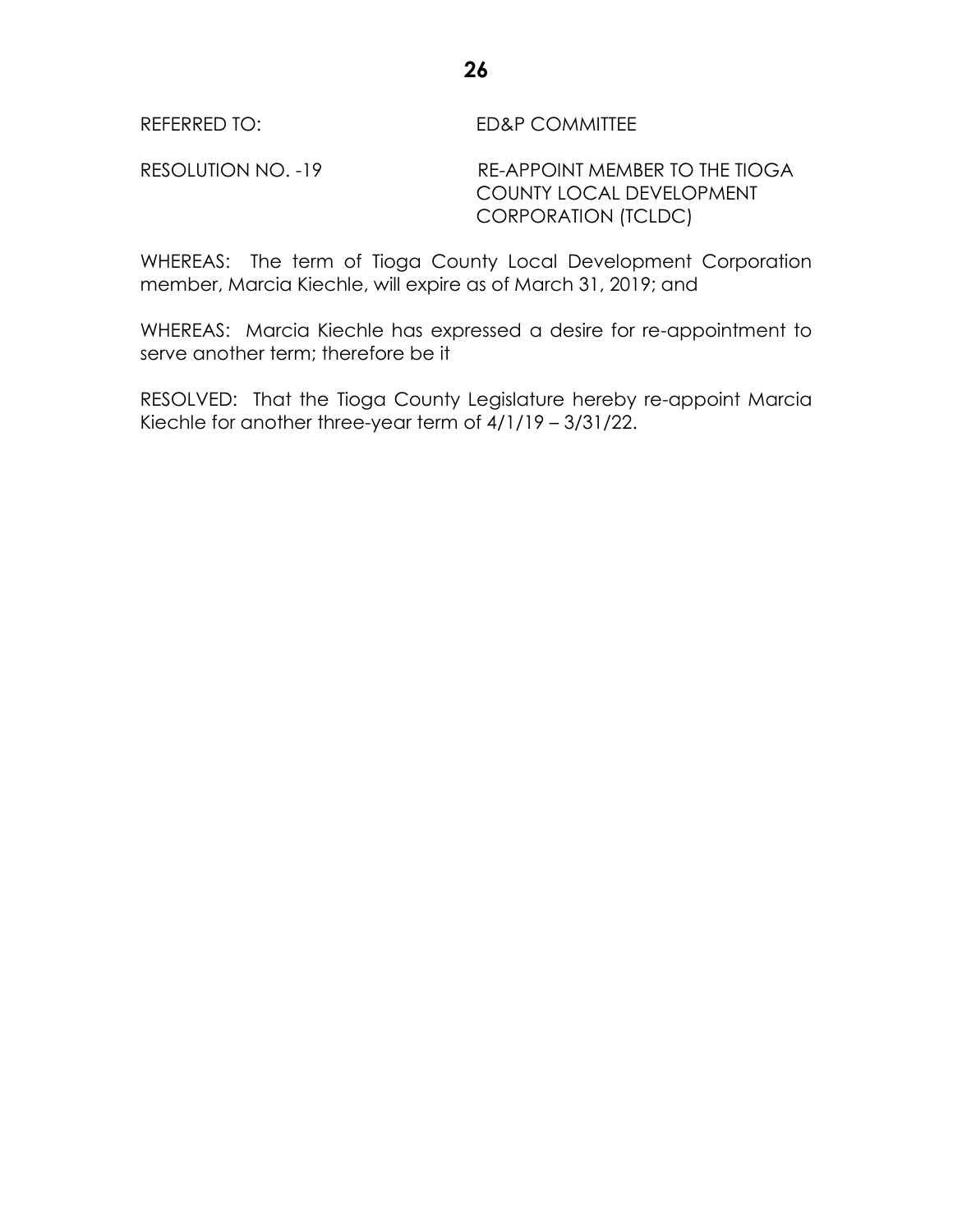RESOLUTION NO. -19 RE-APPOINT MEMBER TO THE TIOGA COUNTY LOCAL DEVELOPMENT CORPORATION (TCLDC)

WHEREAS: The term of Tioga County Local Development Corporation member, Jon Ward, will expire as of March 31, 2019; and

WHEREAS: Jon Ward has expressed a desire for re-appointment to serve another term; therefore be it

RESOLVED: That the Tioga County Legislature hereby re-appoint Jon Ward for another three-year term of 4/1/19 – 3/31/22.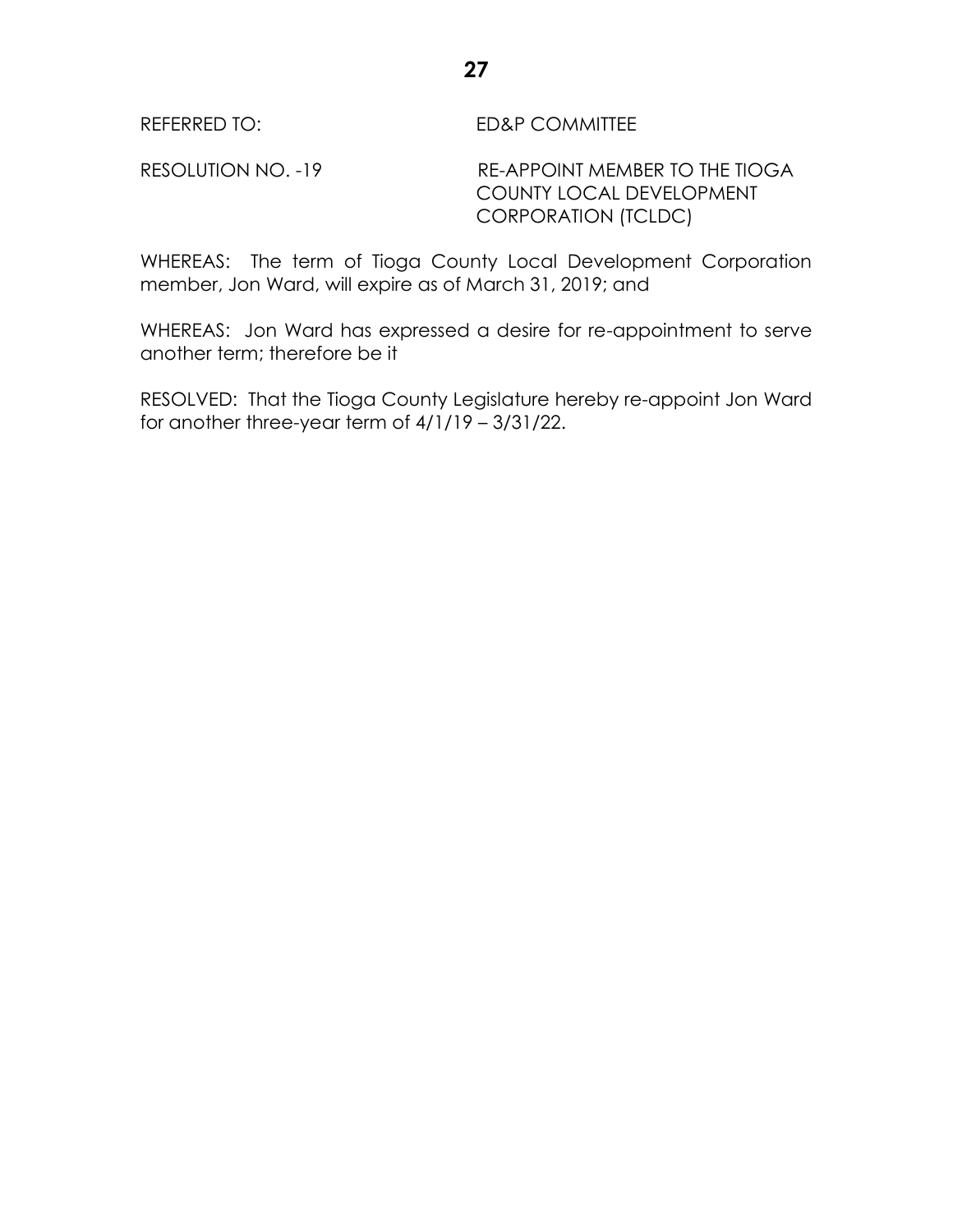RESOLUTION NO. -19 RE-APPOINT MEMBER TO THE TIOGA COUNTY LOCAL DEVELOPMENT CORPORATION (TCLDC)

WHEREAS: The term of Tioga County Local Development Corporation member, Sandra Layman, will expire as of March 31, 2019; and

WHEREAS: Sandra Layman has expressed a desire for re-appointment to serve another term; therefore be it

RESOLVED: That the Tioga County Legislature hereby re-appoint Sandra Layman for another three-year term of 4/1/19 – 3/31/22.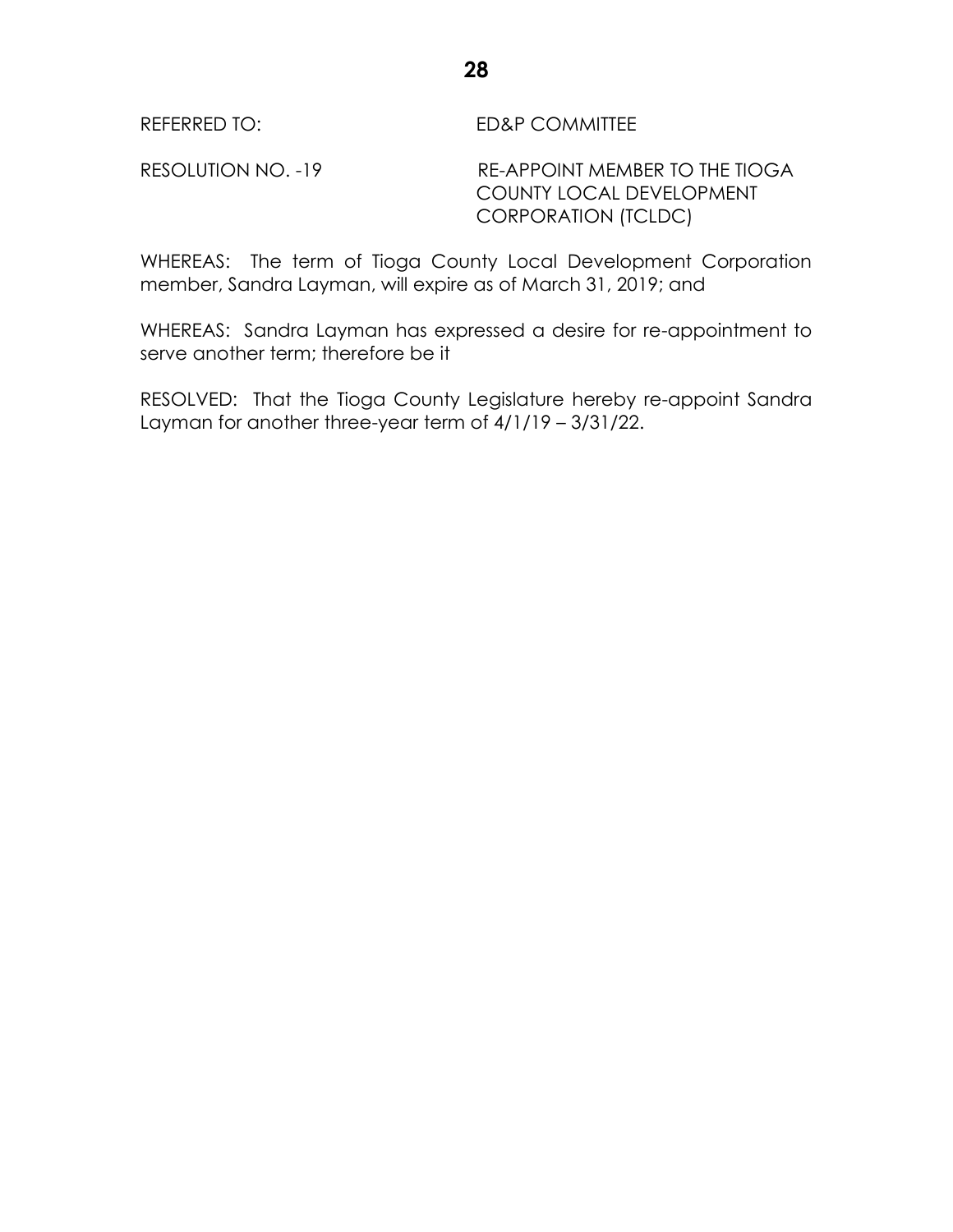REFERRED TO: ED&P COMMITTEE AG COMMITTEE

RESOLUTION NO. -19 SET PUBLIC HEARING FOR 2019 ANNUAL AGRICULTURAL DISTRICT **INCLUSIONS** 

WHEREAS: The Tioga County Legislature, as per resolution 296-03 designated January 2<sup>nd</sup> through January 31st as the official annual enrollment period for inclusion of viable agricultural properties in agricultural districts as required by §303-B of the NYS Agricultural and Markets Law 25-AA; and

WHEREAS: Tioga County Planning has received requests for inclusion of land in agricultural districts and said law requires that the Tioga County Legislature hold a public hearing before making a decision on inclusion of lands; therefore be it:

RESOLVED: That the Tioga County Legislature will hold a public hearing on requests of inclusion of viable agricultural land in agricultural districts received within the designated time period in 2019 on March 7<sup>th</sup>, 2019 at 1:00 PM in the Legislative Conference Room of the Ronald E. Dougherty County Office Building, 56 Main Street, Owego, NY.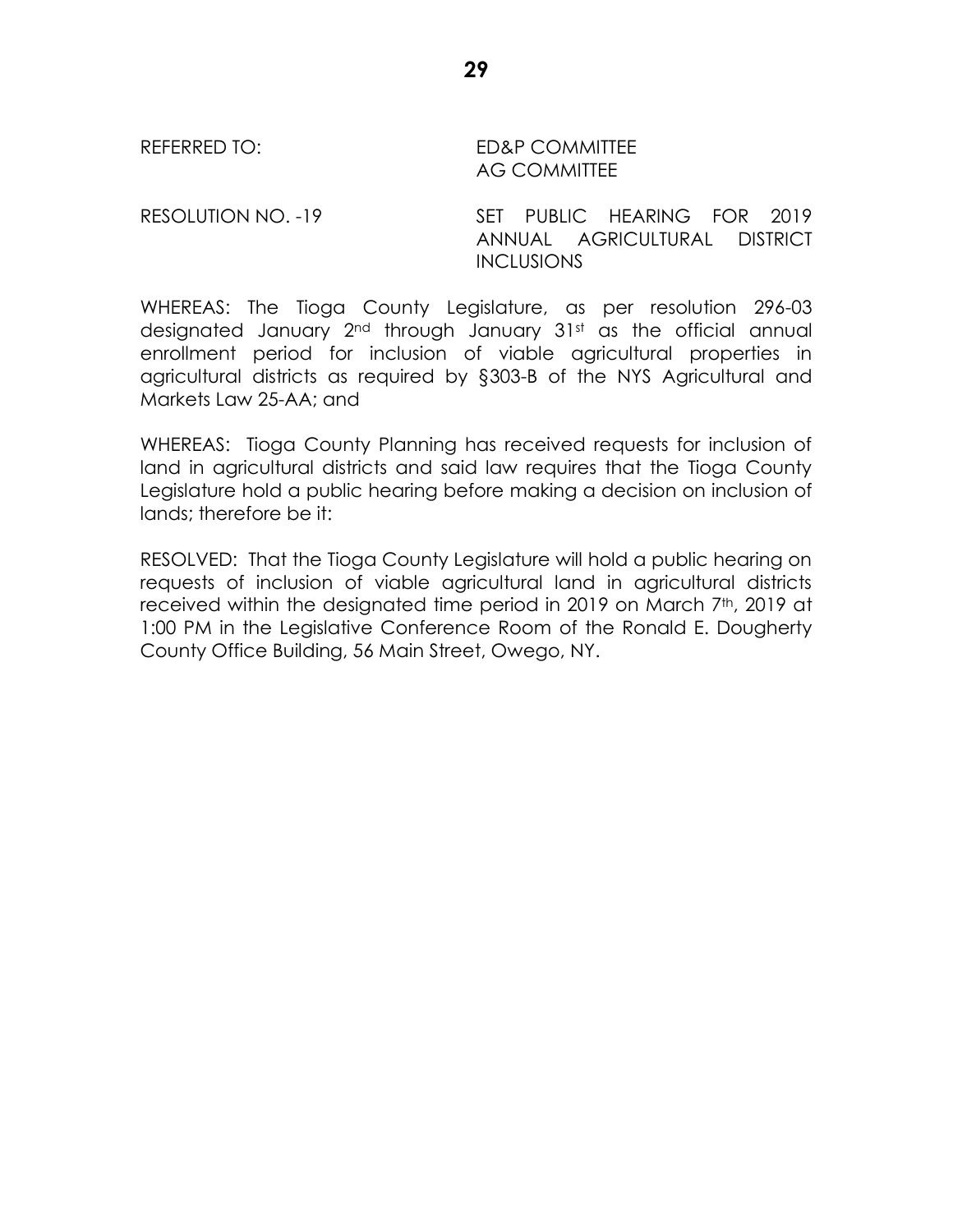REFERRED TO: PUBLIC SAFETY COMMITTEE

RESOLUTION NO. -19 RESOLUTION TO APPROVE A SOLE SOURCE CONTRACT AND MAINTENANCE AGREEMENT BETWEEN THE TIOGA COUNTY PROBATION DEPARTMENT AND AUTOMON LLC TO PROVIDE SOFTWARE AND MAINTENANCE OF THE CASELOAD EXPLORER PRODUCT

WHEREAS: The Tioga County Legislature has approved contracts between Tioga County Probation Department and AutoMon LLC since 2008; and

WHEREAS: AutoMon LLC has changed their contract status with New York State, the Tioga County Legislature is approving that the Probation Department can contract with AutoMon LLC as a sole source provider of Caseload Explorer, a software program that meets the qualifications of 9 NYCRR 345, which newly mandates Probation Departments to use a software program that automatically sends Presentence Investigation completed in the software program to the PSI Repository in Albany. Caseload Explorer software is the only software in New York State that meets this criteria; and

WHEREAS: AutoMon, LLC has summited their yearly Maintenance Agreement to Tioga County Probation which consists of the base charge of \$4,358.95 plus a fee of \$213.47 per user. Probation has 17 registered users of the software, so the total cost for basic software maintenance for 2019 is \$7,987.94; and

WHEREAS: AutoMon, LLC has agreed to credit Tioga County Probation for 50% of the yearly Maintenance Agreement for Ce Assessments in the amount of \$2,625.00 and will not charge Tioga County for the cost of the product in 2019; therefore be it

RESOLVED: That the Probation Director is approved to contract with AutoMon, LLC as a sole source provider for software and maintenance costs in 2019 for Caseload Explorer and Ce Assessments in the amount of \$5,362.94.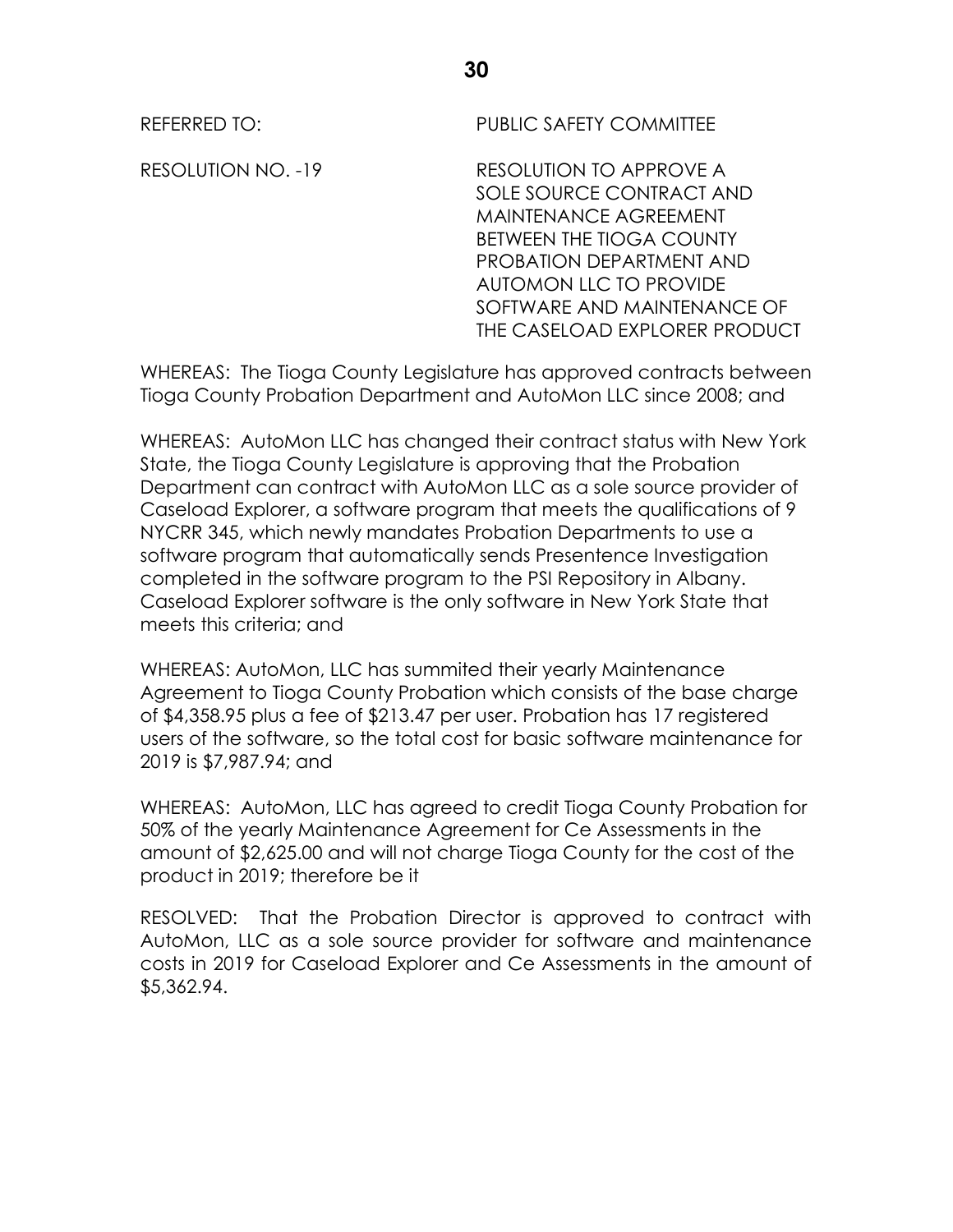# REFERRED TO: FINANCE/LEGAL

RESOLUTION NO. -19 APPLY FOR INDIGENT LEGAL SERVICES GRANT

WHEREAS: The New York State Office Of Indigent Legal Services has made available to Tioga County a three year, non-competitive grant totaling \$123,804.00 to improve the quality of Indigent legal services provided under Article 18-B of the County Law; and

WHEREAS: Tioga County realizes the importance of providing quality representation to indigent individuals; and

WHEREAS: The grant funds will be used:

- 1. To continue to fund the position of Part-Time Paralegal plus Fringe for the Family Court Public Defender's Office.
- 2. To Continue to partially fund the positions listed below :
	- 1. Chief Public Defender
	- 2. Family Court Public Defender
	- 3. Part-time First Assistant Public Defender
	- 4. Part-time Second Assistant Public Defender
	- 5. Part-time Secretary for the Family Court Public Defender
- 3. To partially fund the on-line research tool for the Public Defender's Office.
- 4. To partially fund Investigative, Expert Witness, Transcripts, Training for the Family Court Public Defender's Office.
- 5. To restore funding for Assigned Counsel Office Supplies, Postage and Copies.

Therefore be it

RESOLVED: That the Assigned Counsel Administrator be authorized to submit the appropriate grant application for the purpose of securing this funding.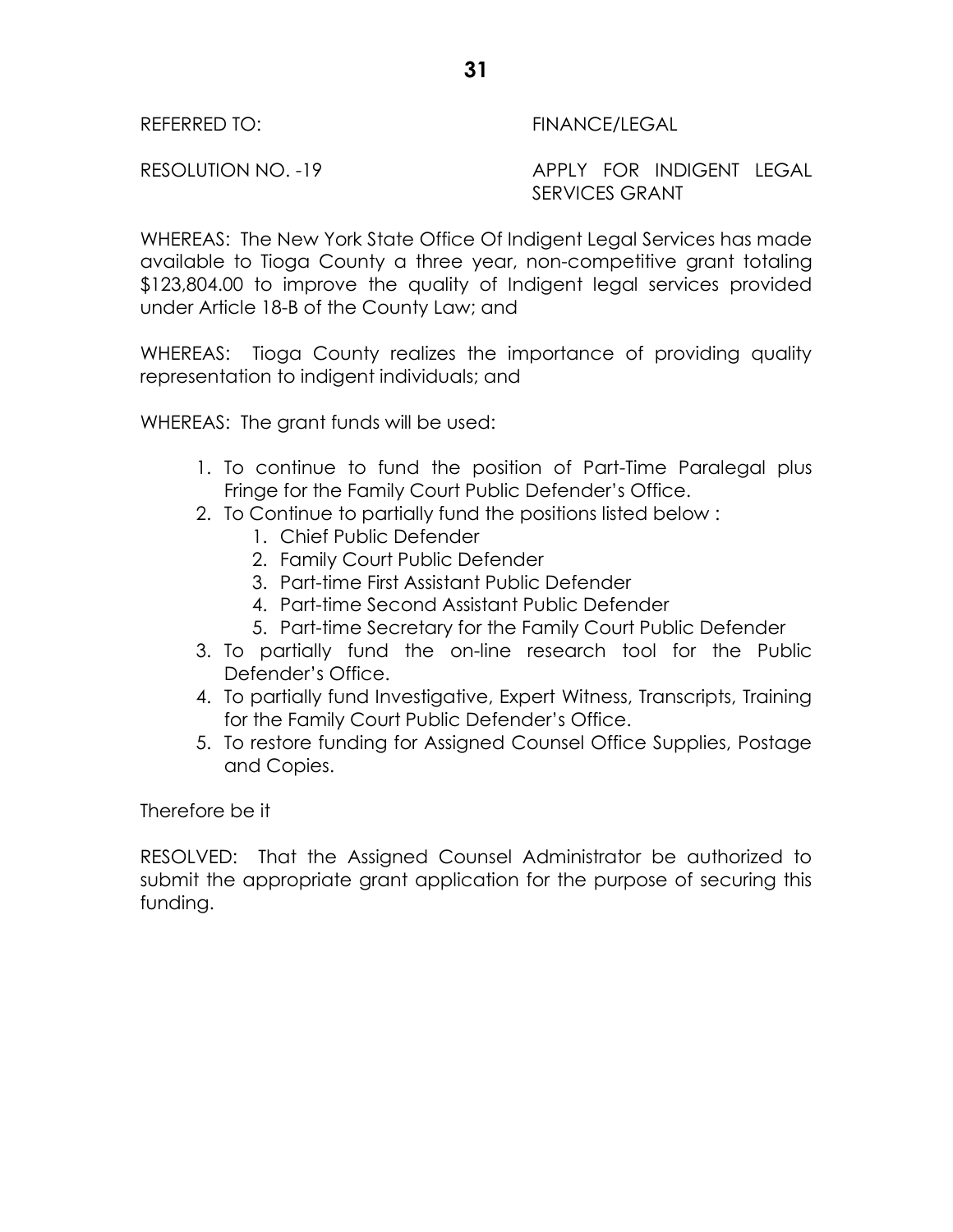REFERRED TO: FINANCE/LEGAL COMMITTEE

RESOLUTION NO. -19 AMEND EMPLOYEE HANDBOOK ADD NEW POLICY TO SECTION III FINANCIAL RULES SUBSECTION M. ENTITLED TIOGA COUNTY FUND BALANCE POLICY

WHEREAS: it has been determined that Tioga County needs to adopt a Fund Balance Policy; and

WHEREAS: Said Fund Balance Policy shall fall under Section III Financial Rules subsection m; therefore be it

RESOLVED: That the Employee Handbook is hereby amended to add a new Fund Balance Policy to Section III Financial Rules subsection m entitled Tioga County Fund Balance Policy as follows:

# **Tioga County Fund Balance Policy**

# **Purpose**

**Tioga** County government is responsible for the appropriate accounting of public funds, the sound management of municipal finances, and the adequate funding of services. The fund balance policy will help the County maintain a sound and stable level of financial resources to provide essential services, maintain sufficient cash flow, and manage unanticipated occurrences.

The fund balance policy should provide fluidity and flexibility for changing factors such as economic climate, tax base, volatility in revenue sources, and fiscal restraints placed on the county from state and federal budgets and regulatory mandates.

#### **Background**

The New York State Office of the State Comptroller and the New York State Government Finance Officers Association recommend that local governments establish a policy to maintain reasonable levels of unexpended surplus funds in their General Funds to hedge against unanticipated expenditures and/or revenue shortfalls, without withholding funds that could otherwise be put to productive use.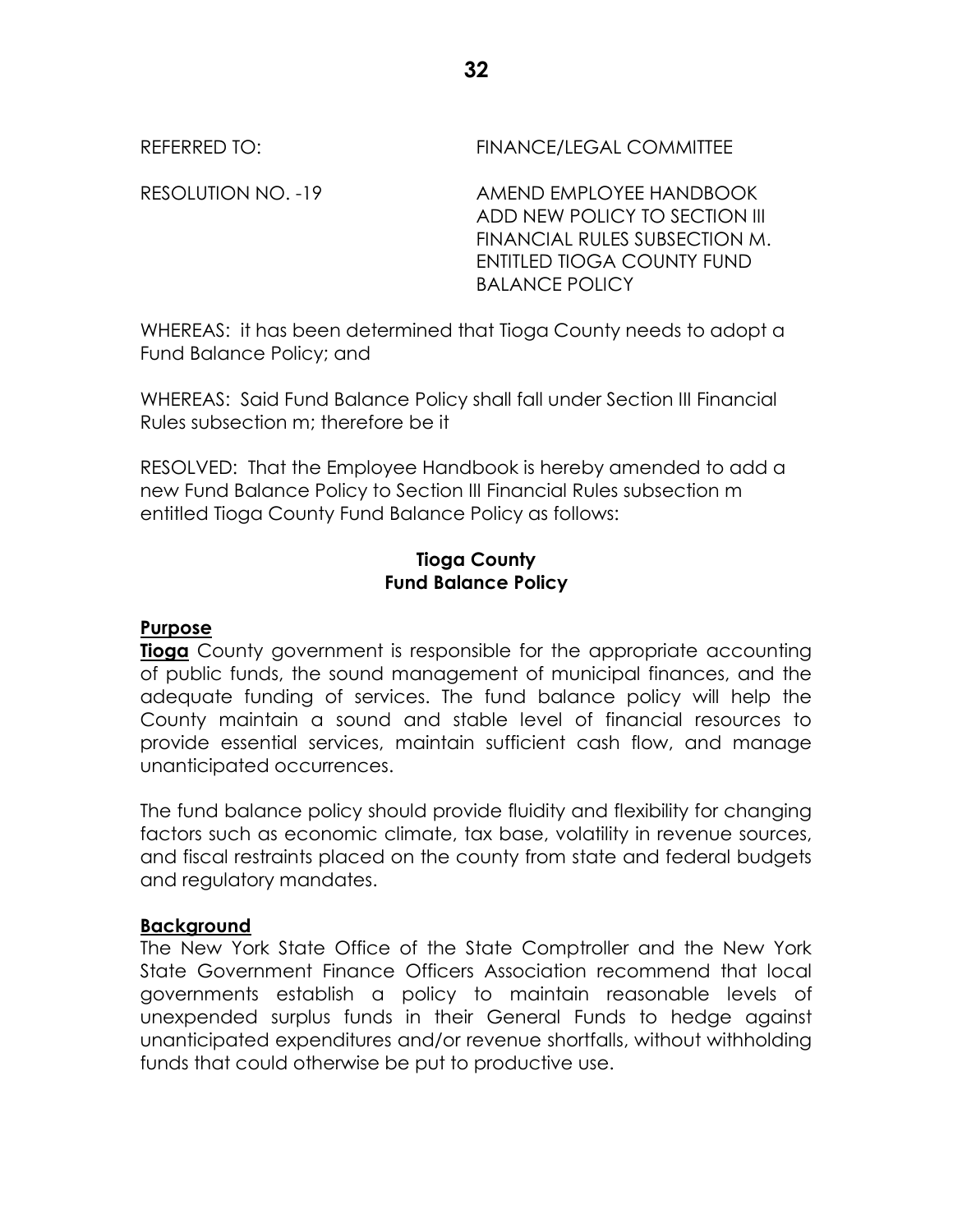# **Definitions**

The Governmental Accounting Standards Board (GASB) issued Statement No. 54, *Fund Balance Reporting and Governmental Fund Type Definitions*, which is intended to enhance the usefulness of fund balance information by providing clearer fund balance classifications that can be more consistently applied.

Restricted Fund Balance consists of amounts that are subject to externally enforceable legal purpose restrictions imposed by creditors, grantors, contributors, or laws and regulations of other governments, or through constitutional provisions or enabling legislation.

Committed Fund Balance consists of amounts that are subject to a purpose constraint imposed by a formal action of the County Legislature before the end of the fiscal year, and that require the same level of formal action to remove the constraint. The New York State Office of the State Comptroller believes that in most cases, local governments in New York will not have committed fund balance to report.

Assigned Fund Balance consists of amounts that are subject to a purpose constraint that represents an intended use established by the government's highest level of decision-making authority, or by their designated body or official. The purpose of the assignment must be narrower than the purpose of the General Fund, and in funds other than the General Fund, assigned fund balance represents the residual amount of fund balance.

# **Policy**

- 1. This policy shall apply to the County's General Fund, only.
- 2. The County Legislature will assess the current financial condition of the County and then determine the order of application of expenditures to which fund balance classification will be charged.
- 3. The County Legislature is the decision-making authority that can, by resolution, commit fund balance. The action to commit fund balance must occur prior to the fiscal year-end in order to report such commitments in the financial statements of the respective period. The commitment may only be modified by a new resolution authorized by the County Legislature.
- 4. The County Treasurer has the authority to assign unrestricted fund balance amounts where the County's intent is for those amounts to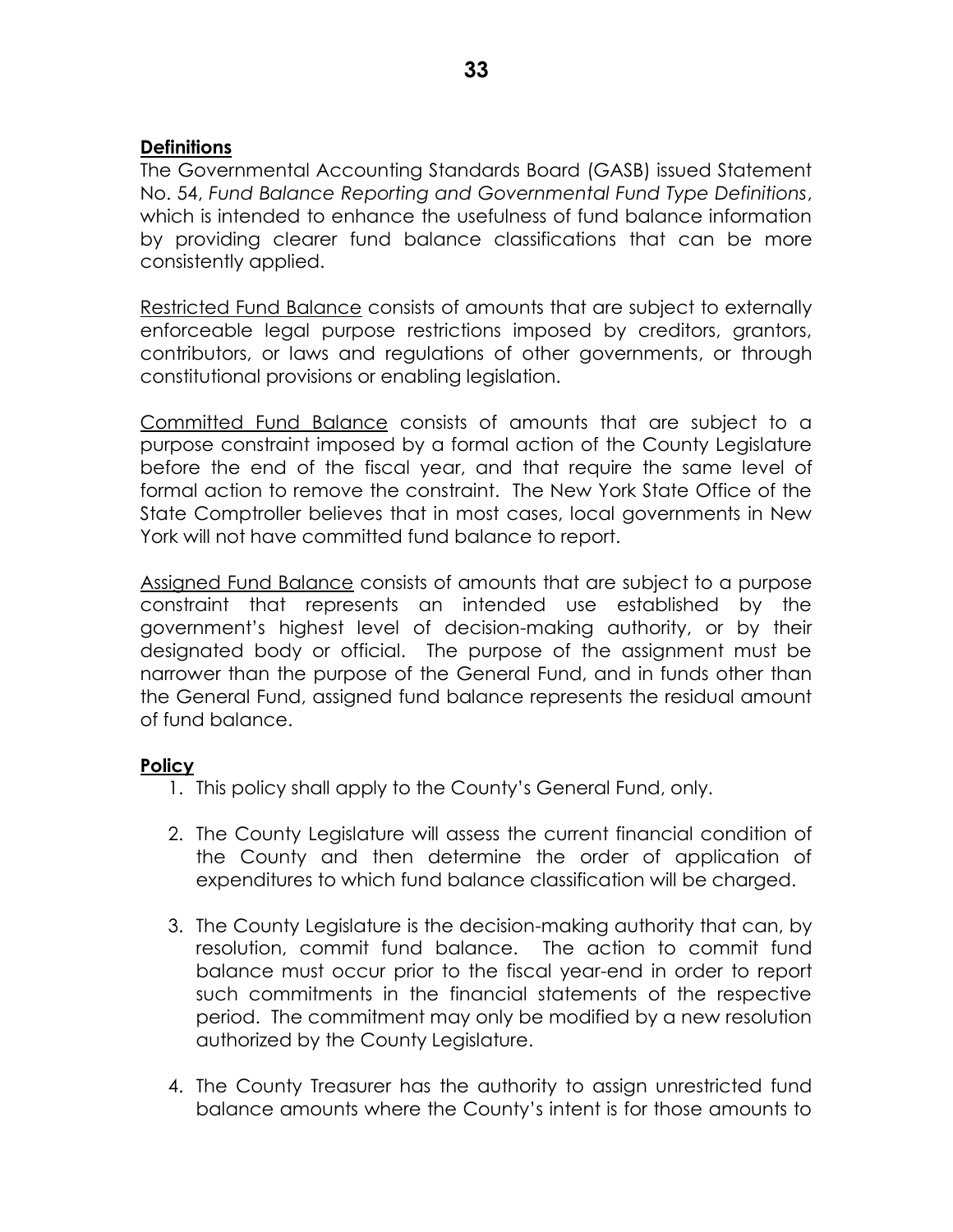be used for specific purposes. This delegation of authority is for the sole purpose of reporting these amounts in the annual financial statements.

- 5. Unexpended Surplus Funds
	- a. For the purpose of this policy, unexpended surplus funds consist of unappropriated and unassigned Fund Balance.
	- b. The County shall strive to maintain unexpended surplus funds of not less than 12% and not more than 28% of General Fund adopted budget appropriations.
	- c. The County Treasurer shall report the amount and percentage of General Fund unexpended surplus funds to the Finance Committee upon completion of the Annual Update Document each year.
	- d. In the event that unexpended surplus funds exceed 28% of adopted budget appropriations, the excess may be utilized for any lawful purpose approved by the Legislature. In order to minimize the long-term effect of such use, the excess should be appropriated to fund one-time expenditures, which do not result in recurring operating costs, and/or be used to establish or increase reserves.
	- e. In the event that unexpended surplus funds fall below 12% of adopted budget appropriations, the County Treasurer shall make a recommendation to the Finance Committee to restore the balance to a minimum level in the ensuing budgetary cycles.
	- f. The County Legislature can, by resolution make changes to the established Fund Balance Policy as a direct result of periodic reviews of any financial reports, plans, economic predictors or tax implications to property taxpayers.

#### **Review**

This policy shall be reviewed by the Finance Committee on an annual basis. Periodic review and reporting shall be conducted and provided for Reserve Account Balances, Cash Flow Analysis, County 5 Year plans and Fund Balances to the County Legislature annually.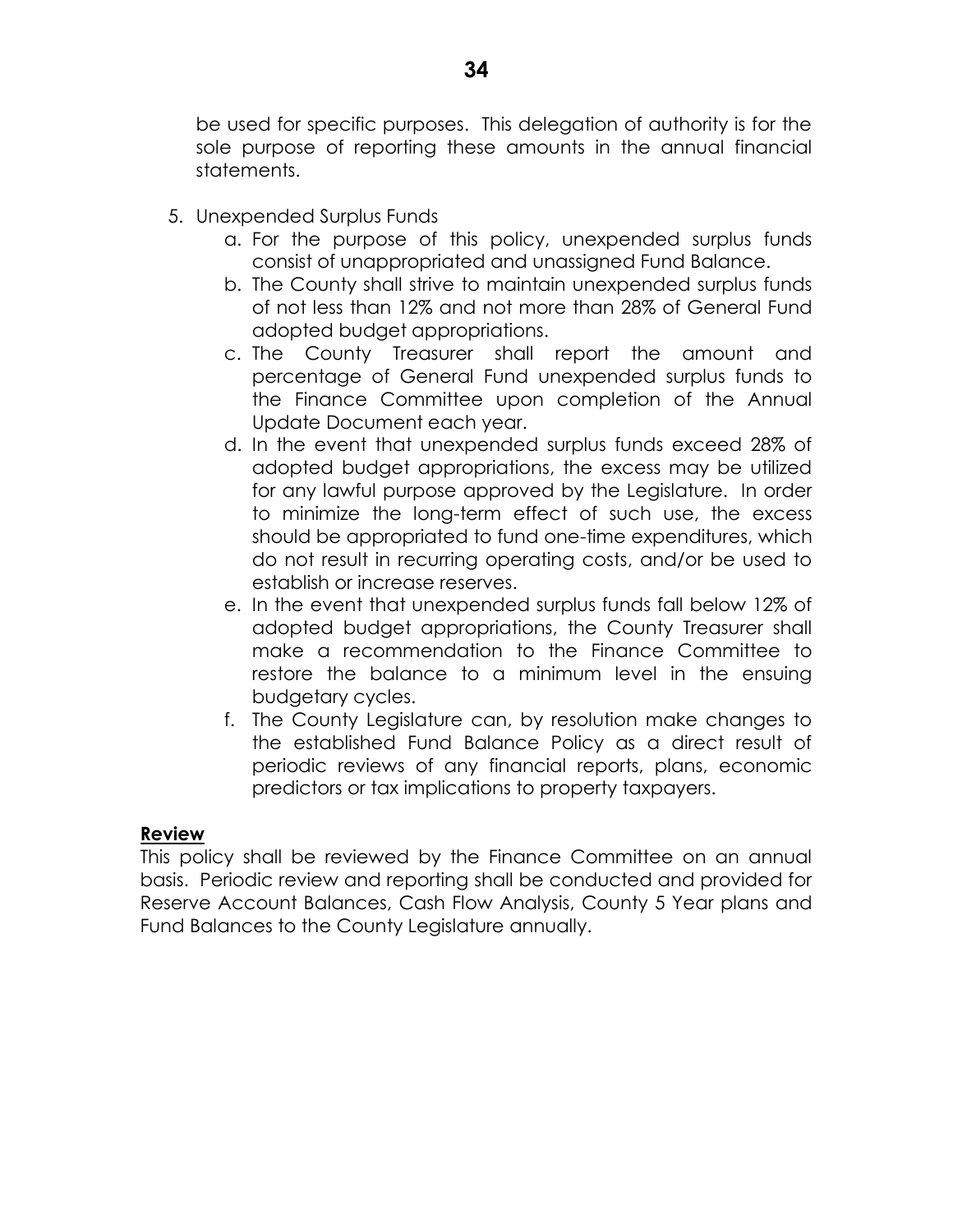#### REFERRED TO: PERSONNEL COMMITTEE

#### RESOLUTION NO. -19 DEFERRED COMPENSATION EXTENSION **AGREEMENT**

WHEREAS: Tioga County currently uses the services of Nationwide Retirement Solutions to administer the deferred compensation program, 457 plan, available to all employees; and

WHEREAS: The contract with Nationwide Retirement Solutions expires on March 8, 2019; and

WHEREAS: The County has the option of renewing the contract for an additional one year period; and

WHEREAS: All terms and provisions of the original contract will remain in full force and effect; therefore be it

RESOLVED: That the Tioga County Legislature authorizes the Legislative Chair to execute the necessary documents, subject to review by the County Attorney, to extend the services of Nationwide Retirement Solutions as our deferred compensation administrator for the period of March 8, 2019 through March 8, 2020.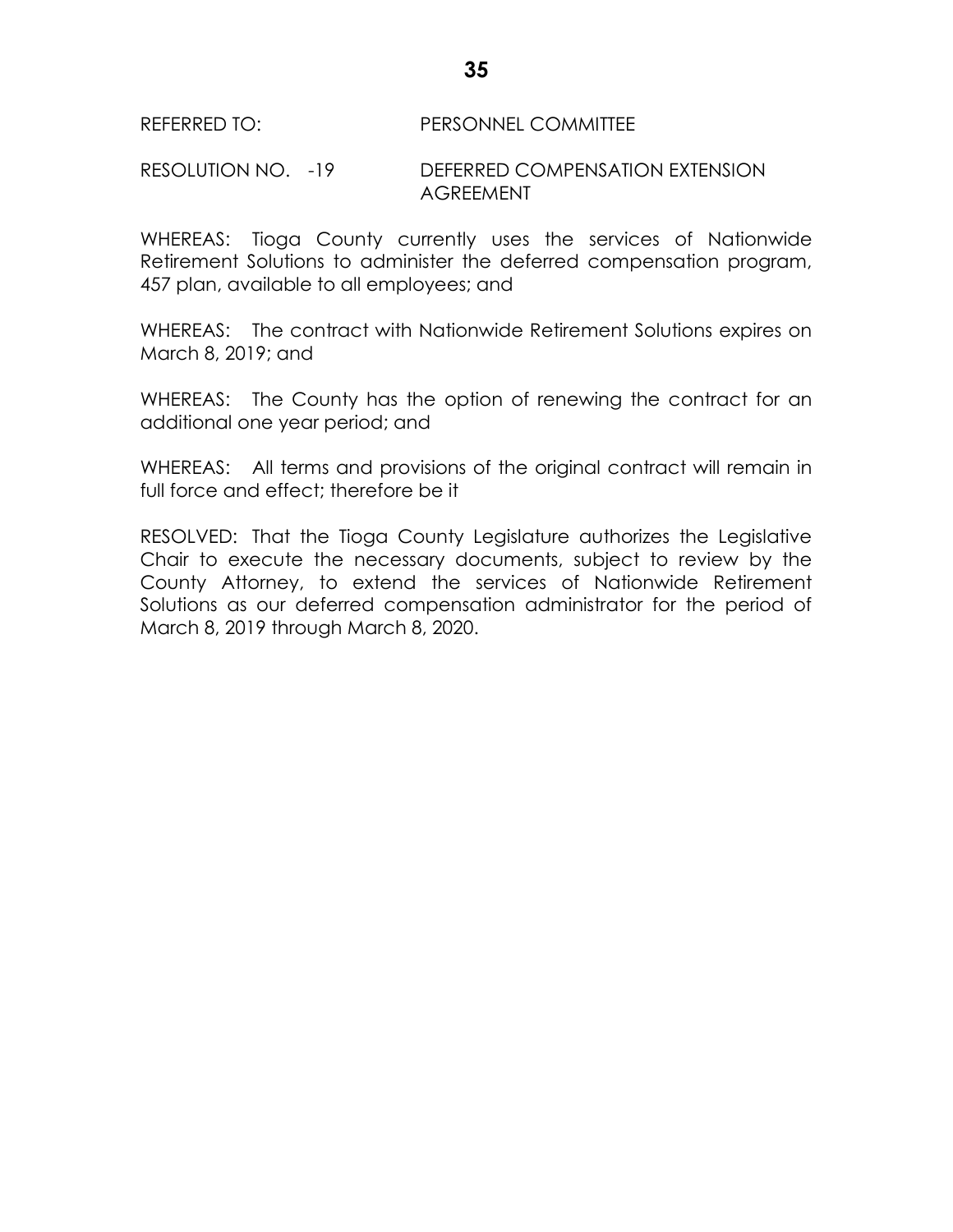## LOCAL LAW TO BE INTRODUCED

County of Tioga

Local Law No. XX of the Year 2019.

A Local Law establishing the salary for the Offices of County Clerk and County Sheriff for the four year term of office commencing January 1, 2020 and continuing through and including December 31, 2023.

Be It Enacted by the Legislature of the County of Tioga as follows:

# SECTION 1: PURPOSE

As set forth at Local Law No. 3 of 2003, the annual salary for the elected public offices of County Clerk and County Sheriff shall not be increased during a term of office.

Accordingly, it is the purpose and intent of this Local Law to establish the salary for the Offices of County Clerk and County Sheriff for the four-year term of office commencing January 1, 2020 and continuing through and including December 31, 2023.

# SECTION 2: ANNUAL SALARY

A) The annual salary for the Offices of County Clerk and County Sheriff for the term of office beginning January 1, 2020 and continuing through and including December 31, 2023 is hereby established as follows:

| 1. County Clerk   | \$70,561 |
|-------------------|----------|
| 2. County Sheriff | \$92,962 |

# SECTION 3: SEVERABILITY

If any clause, sentence, phrase, paragraph, subdivision, section, rule or part of this ordinance shall be adjudged by any Court or Agency of competent jurisdiction to be invalid, such judgment shall not affect, impair, or invalidate the remainder thereof, but shall be confined in its operation to the clause, sentence, phrase, paragraph, subdivision,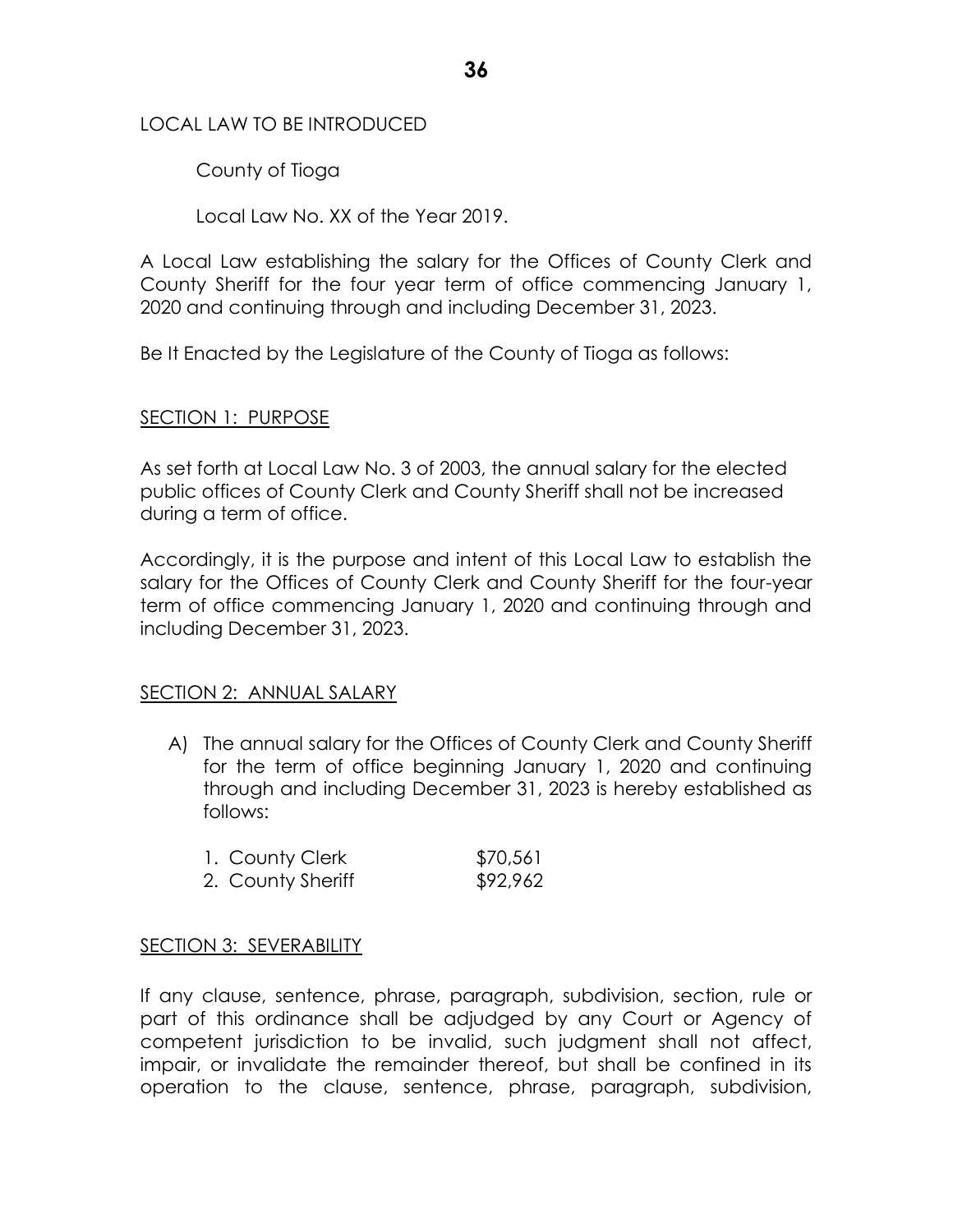section, rule or part thereof directly involved in the controversy in which such judgment shall have been rendered.

# SECTION 4: EFFECTIVE DATE

This Local law shall take effect January 1, 2020.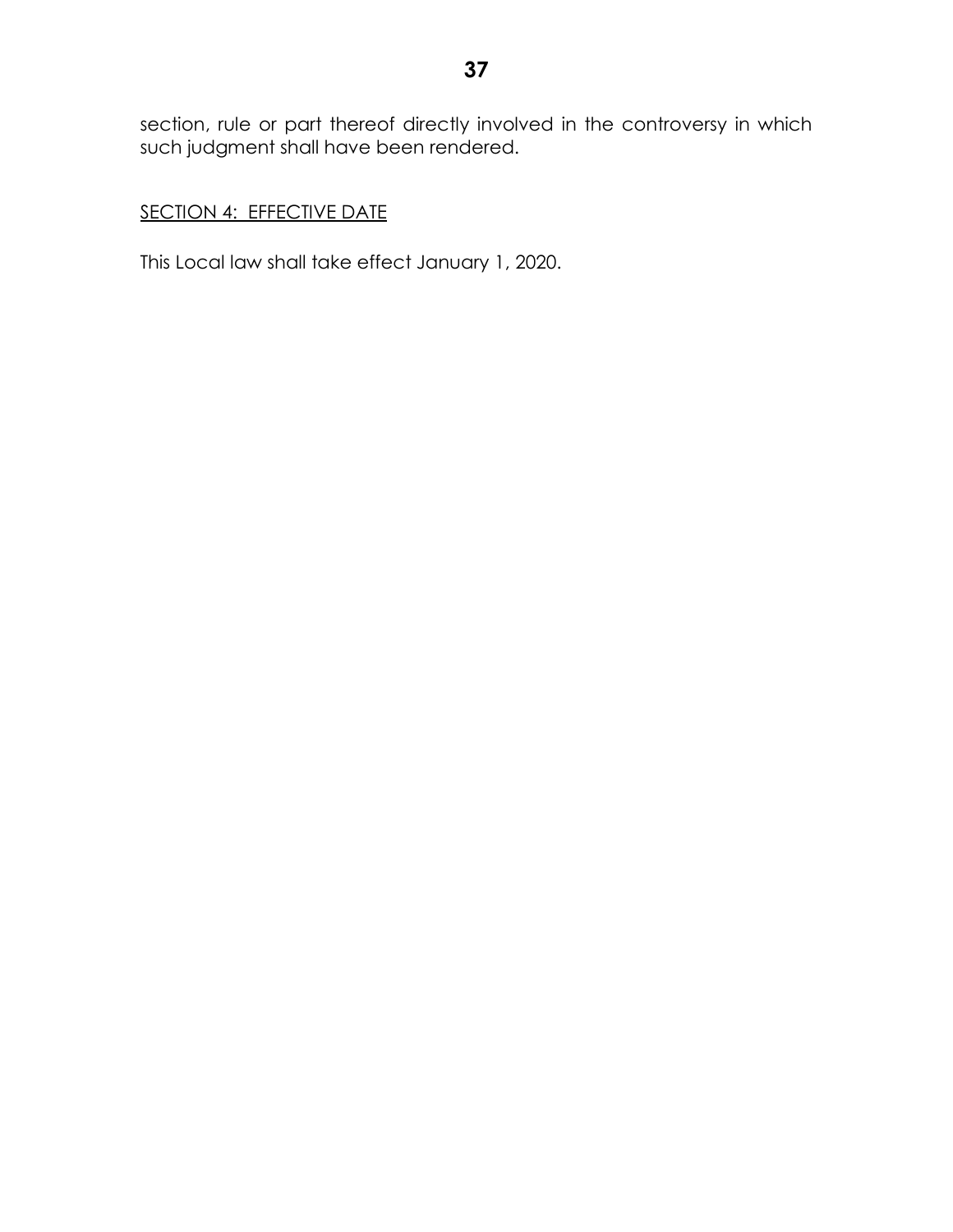RESOLUTION NO. -19 SCHEDULE PUBLIC HEARING LOCAL LAW INTRODUCTORY NO. A OF 2019

RESOLVED: That a public hearing shall be held on Local Law Introductory No. A of 2019 A Local Law establishing the salary for the Offices of County Clerk and County Sheriff for the four year term of office commencing January 1, 2020 and continuing through and including December 31, 2023 in the Legislative Conference Room of the Ronald E. Dougherty County Office Building, 56 Main Street, Owego, New York 13827 on Thursday, February 21, 2019 at 10:00 A.M. All persons desiring to present written or oral comments may do so at said time.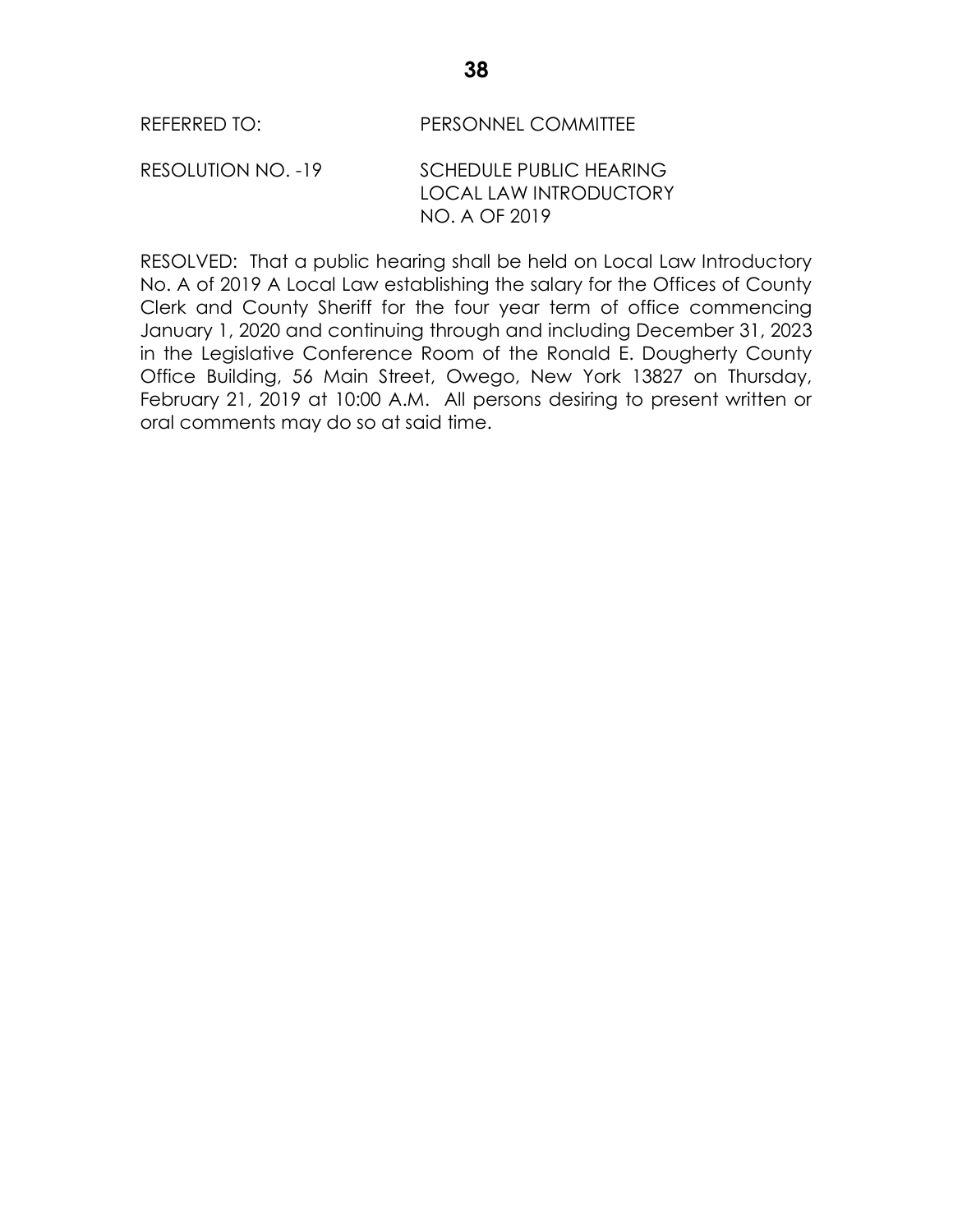#### REFERRED TO: FINANCE COMMITTEE PERSONNEL COMMITTEE

RESOLUTION NO. -19 AUTHORIZE POSITION RECLASSIFICATION AND APPOINTMENT PUBLIC DEFENDER

WHEREAS: Legislative approval is required for any position reclassification within Tioga County; and

WHEREAS: Due to recent restructuring within the Public Defender's office there is a need to reclassify a part-time position based upon the needs of the office; and

WHEREAS: Currently a second position of Secretary to the Public Defender (pending jurisdictional classification; non-union, \$12.25 - \$12.56 per hour) exists and is filled on a part-time basis by an incumbent (Stacy Reynolds); and

WHEREAS: Upon review, the Personnel Officer has determined the title of Paralegal (PT) (non-competitive; non-union, \$16.17 - \$16.57 per hour) is the most appropriate classification; therefore be it

RESOLVED: That effective February 16, 2019, the part-time position of Secretary to the Public Defender shall be reclassified to Paralegal (PT); and be it further

RESOLVED: That effective February 16, 2019, Stacy Reynolds shall be appointed as Paralegal (PT) at the 2019 hourly base rate of \$16.17 per hour.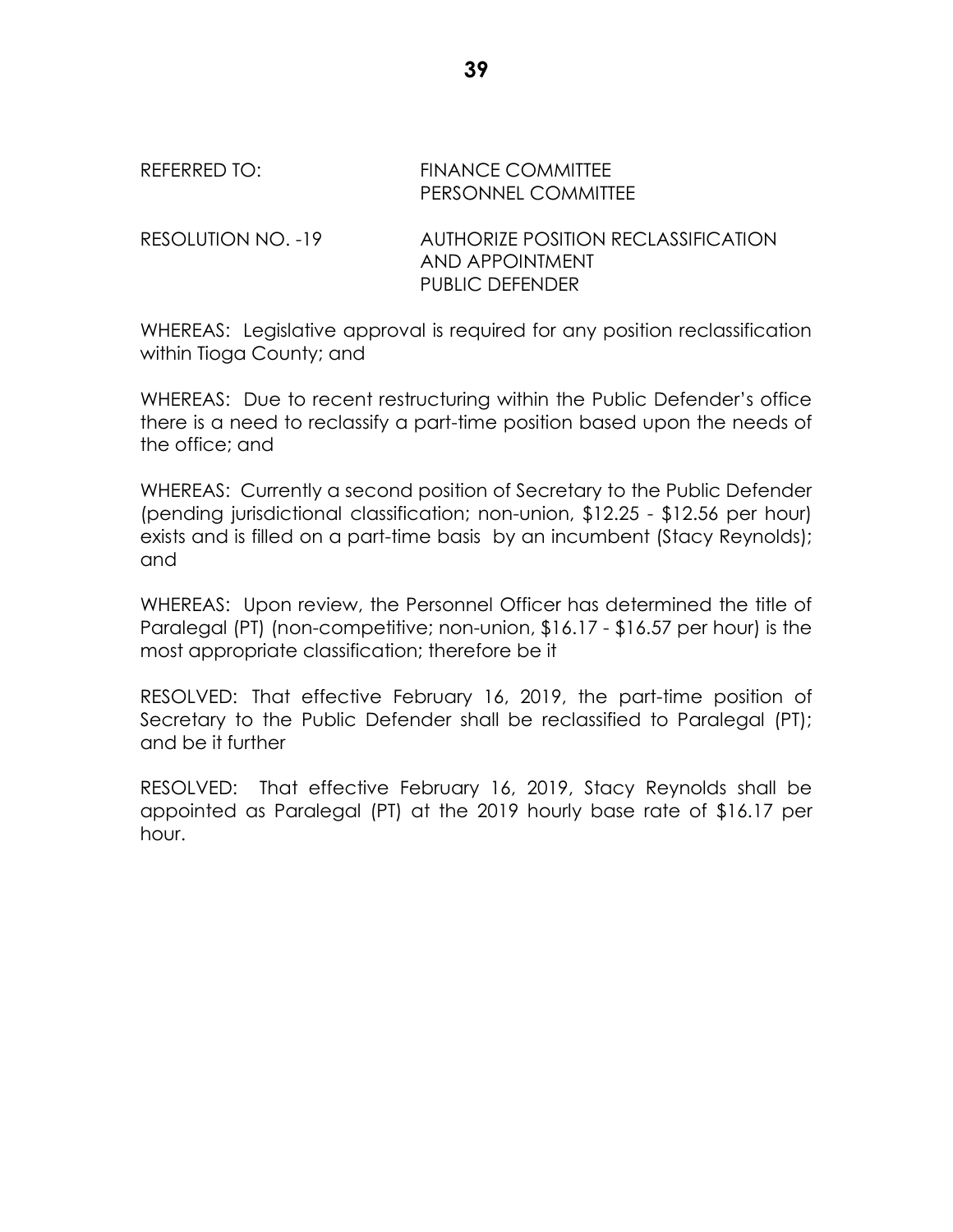REFERRED TO: ADMINISTRATIVE SERVICES COMMITTEE PERSONNEL COMMITTEE

RESOLUTION NO. -19 REAPPOINTMENT OF COUNTY HISTORIAN

WHEREAS: Emma Sedore was first appointed Tioga County Historian on November 13, 2001; and

WHEREAS: She is a dedicated Historian; and

WHEREAS: Her term is set to expire March 31, 2019; therefore be it

RESOLVED: That Emma Sedore of Owego, New York, is hereby reappointed County Historian for a two-year term from April 1, 2019 until March 31, 2021.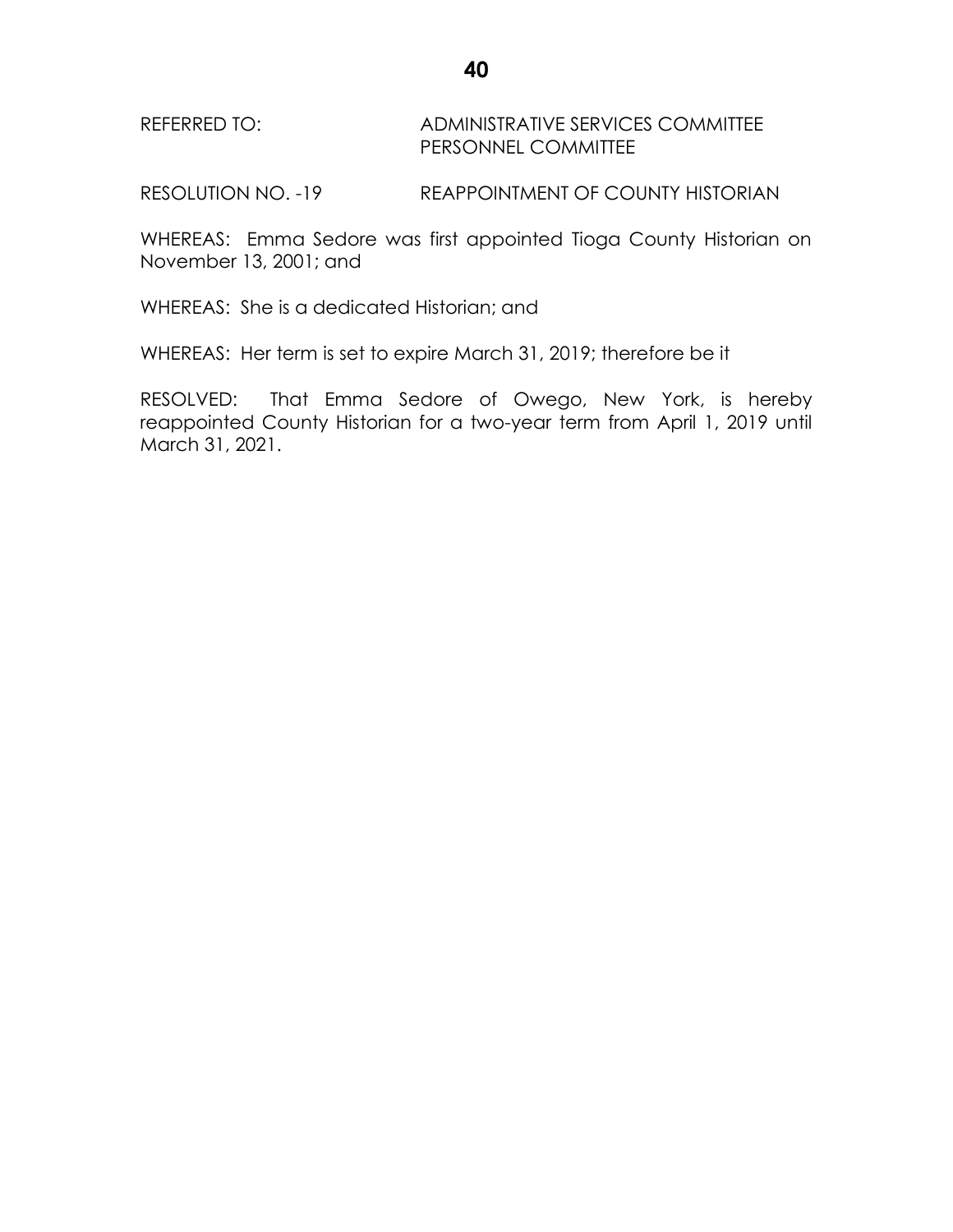REFERRED TO: HEALTH & HUMAN SERVICES COMMITTEE PERSONNEL COMMITTEE

RESOLUTION NO. -19 ABOLISH VACANT FULL TIME SOCIAL WELFARE EXAMINER AND CREATE FULL TIME COMMUNITY SERVICES WORKER SOCIAL SERVICES

WHEREAS: Legislative approval is required to abolish or create any position within Tioga County employment; and

WHEREAS: One (1) full time Social Welfare Examiner (CSEA SG VI - \$31,346) position has been vacant within the Department of Social Services since 01/04/19; and

WHEREAS: Upon review of the department's staffing needs in light of State Medicaid processes, the Commissioner of Social Services has determined that the vacancy would be better utilized if downgraded to that of a Community Service Worker (CSEA SG IV \$27,526); therefore be it

RESOLVED: That the vacant full time Social Welfare Examiner position shall be abolished and a full time Community Services Worker position shall be created effective February 13, 2019.